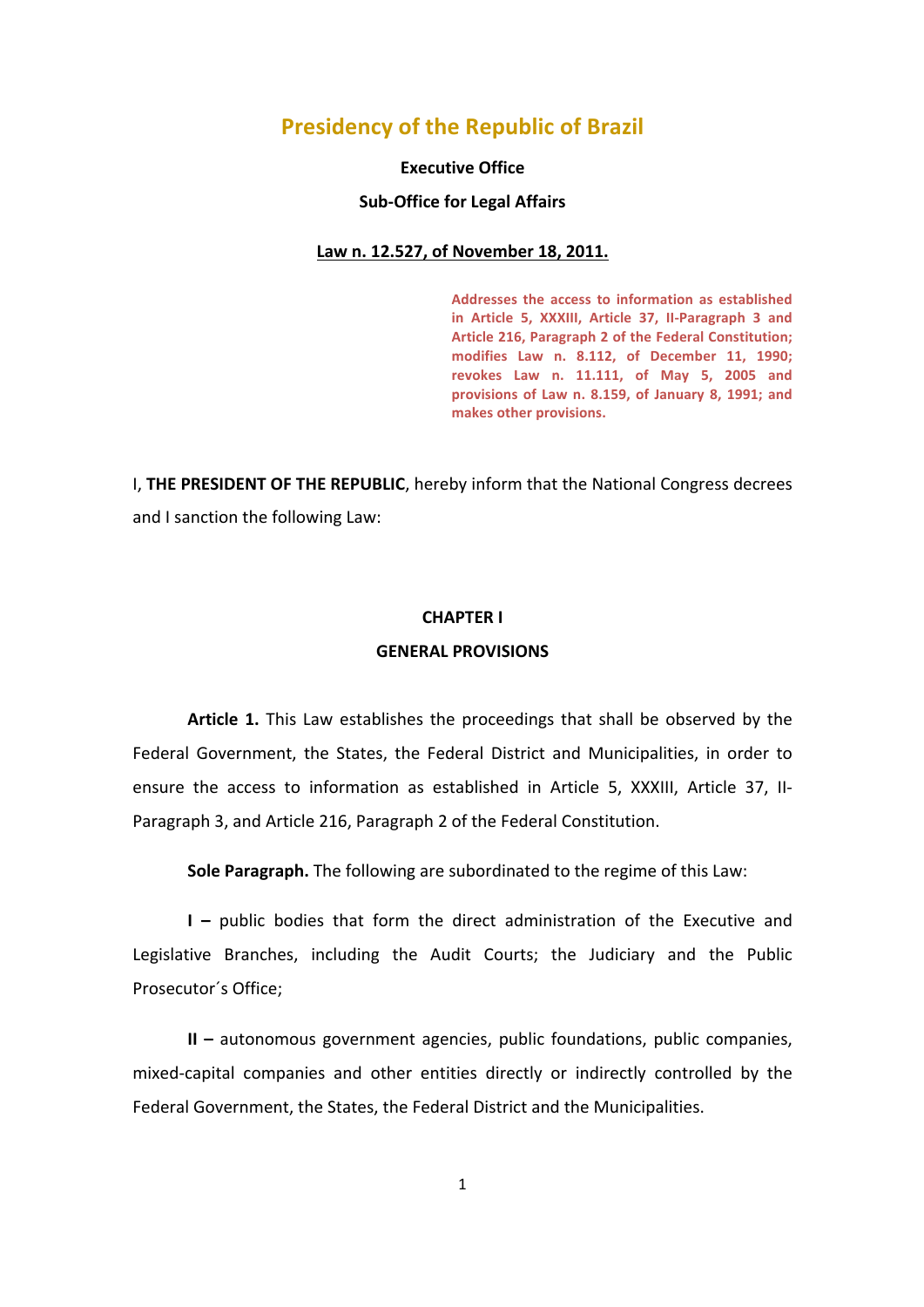**Article 2.** The provisions of this Law are applicable, whenever possible, to nonprofit private entities which receive, in order to perform actions of public interest, public funds directly from the budget or through social subventions, management contract, partnership terms, covenants, agreements, adjustments, or other instruments of the same kind.

**Sole Paragraph.** The publicity applicable to the entities mentioned in the **caption** of this article refers to the received portion of public funds and its respective destination, without prejudice to the accountability to which they are legally bound.

**Article 3.** The procedures established by this Law are intended to ensure the fundamental right of access to information and should be performed according to the basic principles of the Public Administration and the following guidelines:

**I** – observance of publicity as a general rule and of secrecy as the exception;

**II** – disclosure of information of public interest, irrespective of requests;

**III** - use of the existing means of communication made available by information technology;

**IV** – promotion of the development of a transparency culture within the Public Administration;

**V** - development of the social control of the Public Administration.

**Article 4.** Given the purposes of this Law, one shall consider:

**I** – information: processed or unprocessed data that can be used in the production and transmission of knowledge, within any media, support or format;

**II** – document: unit of recorded information regardless of its support or format;

**III** – classified information: that piece of information which is temporarily unavailable to public access due to its relevance to social and State security;

**IV** – personal information: that piece of information which is related to an identified or identifiable natural person;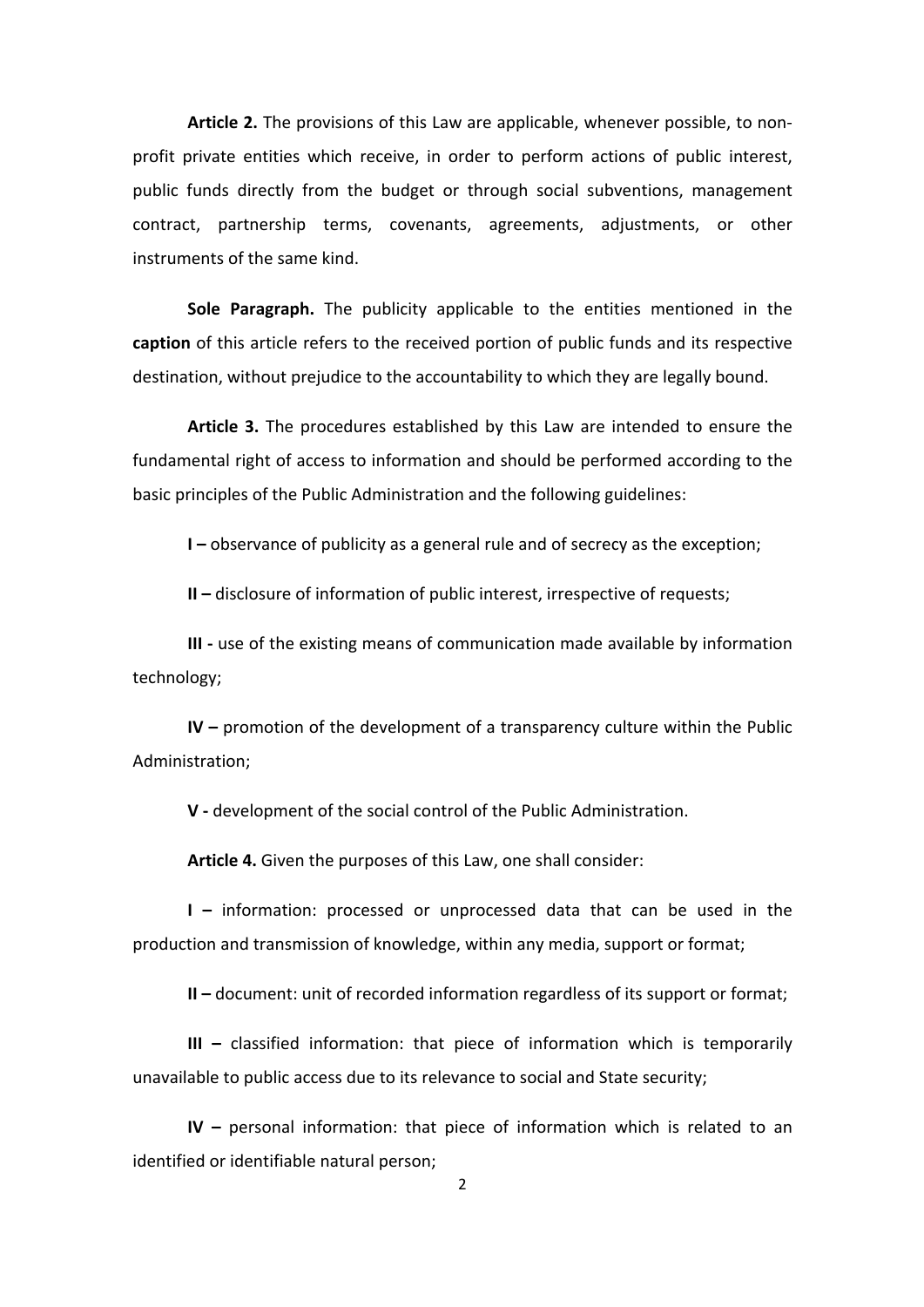**V** – handling of information: set of actions related to information production, reception, classification, use, access, reproduction, transportation, transmission, distribution, filing, storage, exclusion, evaluation, destination or control;

**VI** – availability: quality of the information that can be accessed and used by authorized individuals, equipment or authorized systems;

**VII** - authenticity: quality of the information produced, sent, received or modified by a determined individual, equipment or system;

**VIII** – integrity: quality of the non-modified information, encompassing its origin, traffic and destination;

**IX** – primary: quality of first-hand unfiltered information, retrieved from original sources, comprising as many details as possible on a given subject.

**Article** 5. It is the duty of the State to ensure the access to information, which shall be disclosed after the attendance of simple and quick proceedings, in a transparent and clear manner, and in an easily understandable language.

#### **CHAPTER II**

#### **ON THE ACCESS TO INFORMATION AND ITS DISCLOSURE**

**Article 6.** Public bodies and entities shall ensure, in compliance to applicable specific rules and proceedings:

**I** – transparent management of information, assuring broad access to public information and maximum disclosure;

**II** – protection of information, ensuring its availability, authenticity and integrity; and

**III** – protection of classified and personal information, observed its availability, authenticity, integrity and eventual limitation of access.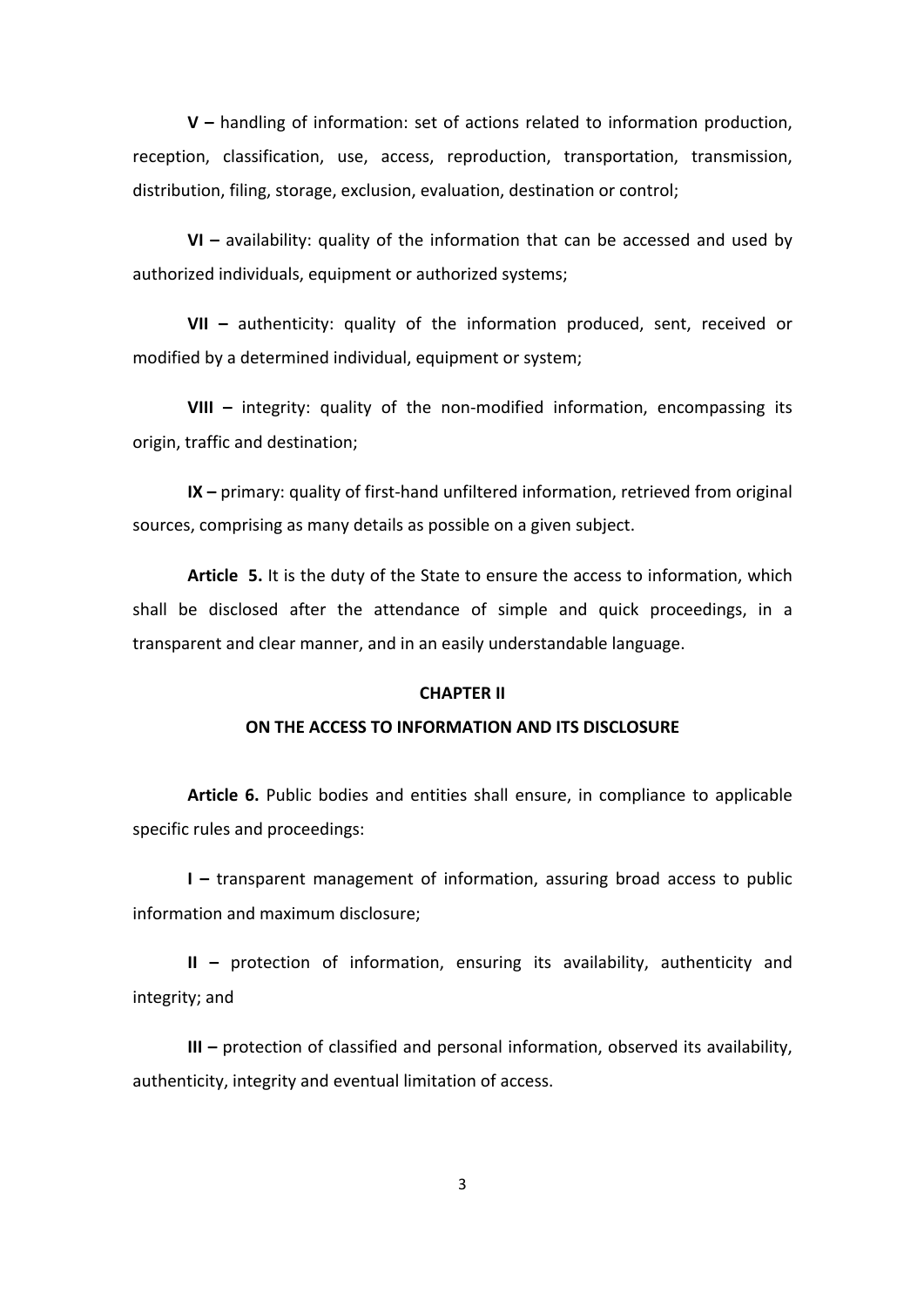**Article 7.** The right of access to information disciplined by this Law comprises the right to obtain:

**I** – orientation on the proceedings related to information access, as well as the coordinates on where to find or obtain the requested information;

**II** – information contained in records or documents, produced or held by different bodies or entities, either stored or not in public archives;

**III** – information either produced or held by an individual or private entity because of their relation with selected bodies or entities, even if such relation has been terminated;

**IV** – primary information that is original, authentic and updated;

**V** – information on the activities performed by bodies and entities, including those related to their internal policies, organization and services;

**VI** – information concerning the administration of public property, the use of public resources, government bidding and contracting; and

**VII** – information related to:

**a)** the implementation, monitoring and results of programs, projects and activities carried out by public bodies and entities, as well as their proposed goals and indicators;

**b)** the results of inspections, audits and rendering of accounts performed by bodies of internal and external control, here included the rendering of accounts related to previous financial vears.

**Paragraph 1.** The access to information as established in the **caption** of this article does not comprise information related to research projects and scientific and technological development whose secrecy is crucial to social and State security.

4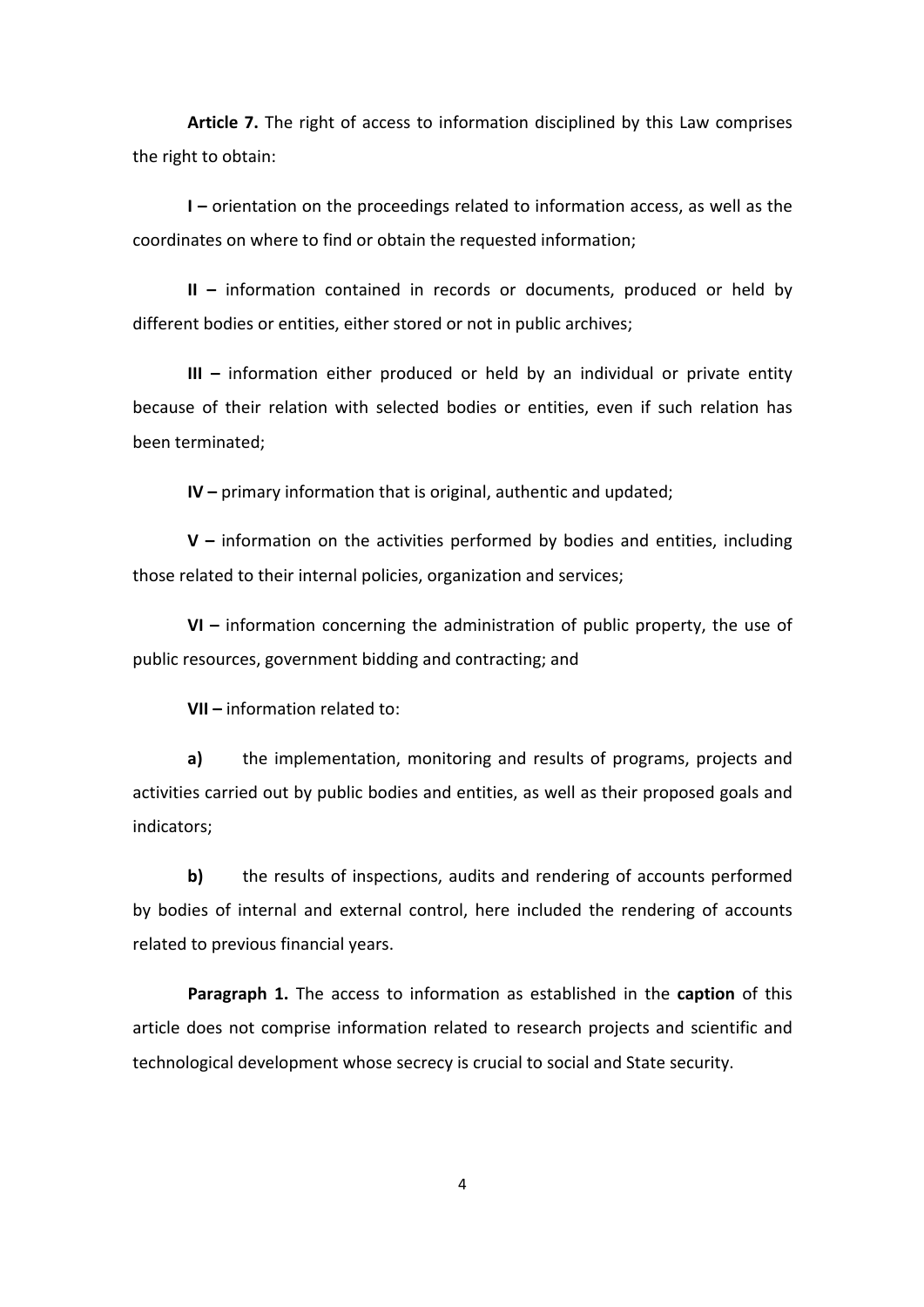**Paragraph 2.** When full access to information is not authorized because such information is partially classified, the access to the non-confidential part is granted by certificate, extract or copy, concealing the portion under secrecy.

**Paragraph 3.** The right to access documents or the information they contain, which support decision making and administrative acts, will be ensured with the issuance of the respective decision act.

**Paragraph 4.** The wrongful denial of access to requested information by the bodies and entities mentioned in Article 1 shall submit the responsible workforce member to the sanctions foreseen in Article 32.

**Paragraph 5.** If the interested party is notified that the requested information has been lost, he/she is entitled to initiate a competent authority request for immediate inquiry into the disappearance of the respective documentation.

**Paragraph 6.** In the event of information loss as provisioned in Paragraph 5, the person responsible for the custody of the missing information must explain the incident and appoint witnesses to support their claim within ten days.

Article 8. Regardless of external requests, public bodies and entities shall promote the disclosure of the information they either produce or keep, be it of collective or general interest, in a location of easy access under their jurisdiction.

**Paragraph 1.** The disclosure of the information referred to in the caption of this article shall include, at least:

**I** – records of the jurisdiction and organizational framework, addresses and telephones of the respective units and their standard operating hours;

**II** – records of any total or partial transfer of financial resources;

**III** – records of expenditures;

**IV** – information related to bidding proceedings, including bidding rules and results, as well as all signed contracts;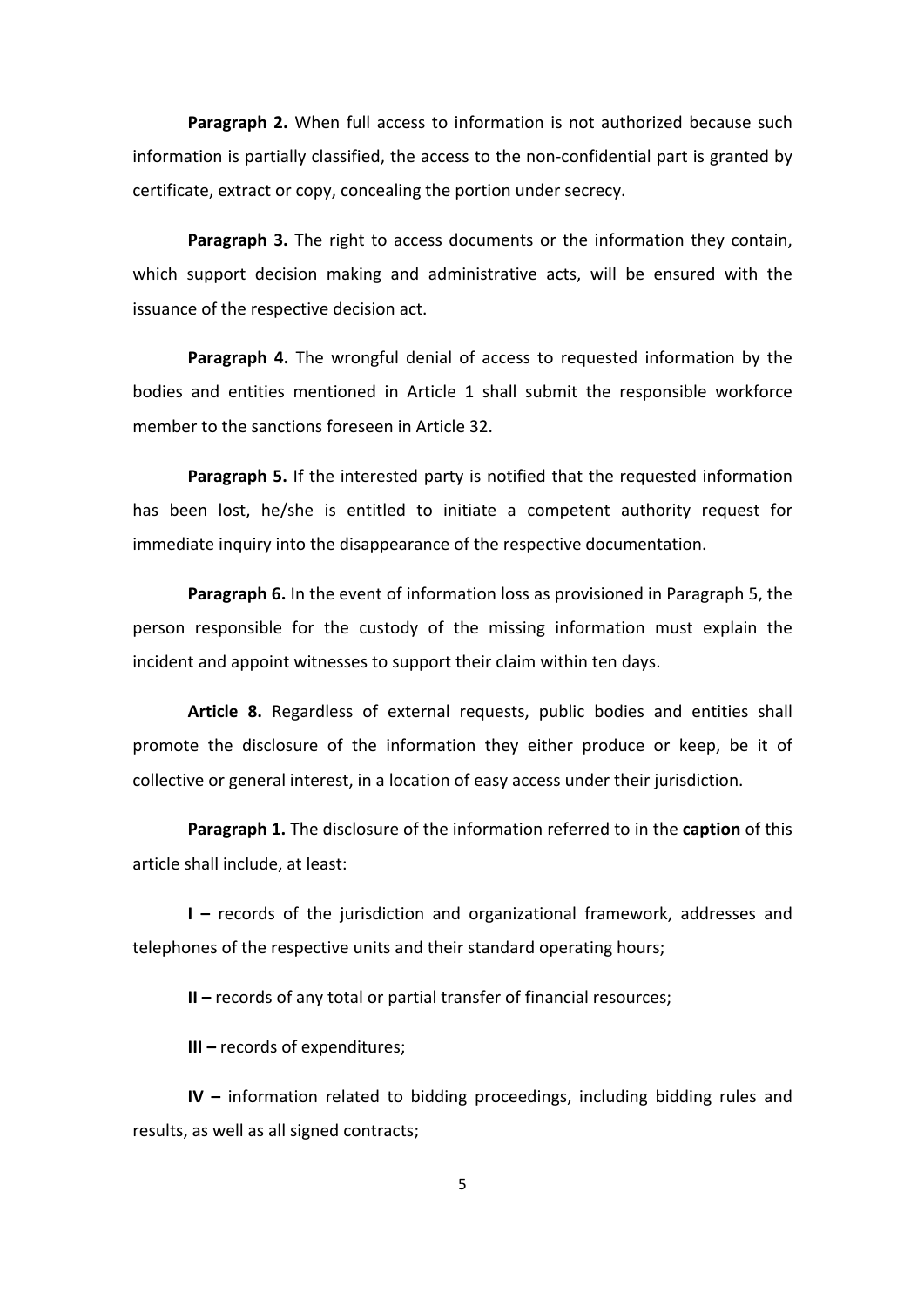**V** – general data for the monitoring of public bodies and entities programs, activities, projects and construction works; and

**VI** – answers to society's most frequently asked questions.

**Paragraph 2.** To ensure the observance of the provisions established in the **caption** of this article, public bodies and entities shall use all the legitimate means and instruments at their disposal to guarantee the mandatory disclosure of information in official sites on the World Wide Web (Internet).

**Paragraph 3.** The websites referred to in Paragraph 2 shall meet, in accordance with the regulations, the following requirements:

**I** – include a content search tool that allows objective, transparent and clear access to information in an easily understandable language;

**II** – enable the recording of reports in various electronic formats, including open and non-proprietary, such as spreadsheets and text, aiming at ensuring easier information analysis;

**III** - enable automated access by external systems in open, structured and machine-readable formats:

**IV** – provide detailed disclosure of the formats used to structure information;

**V** – ensure the authenticity and integrity of accessible information;

**VI** – maintain the accessible information updated;

**VII** – indicate location and instructions that enable the public to use telephone or electronic communication means to contact the body or entity which owns the website; and

**VIII** - take the necessary steps to ensure content accessibility to persons with disabilities, as established in Article 17, Law n. 10.098, of December 19, 2000, and Article 9 of the Convention on the Rights of Persons with Disabilities, enacted by Legislative Decree n. 186, of July 9, 2008.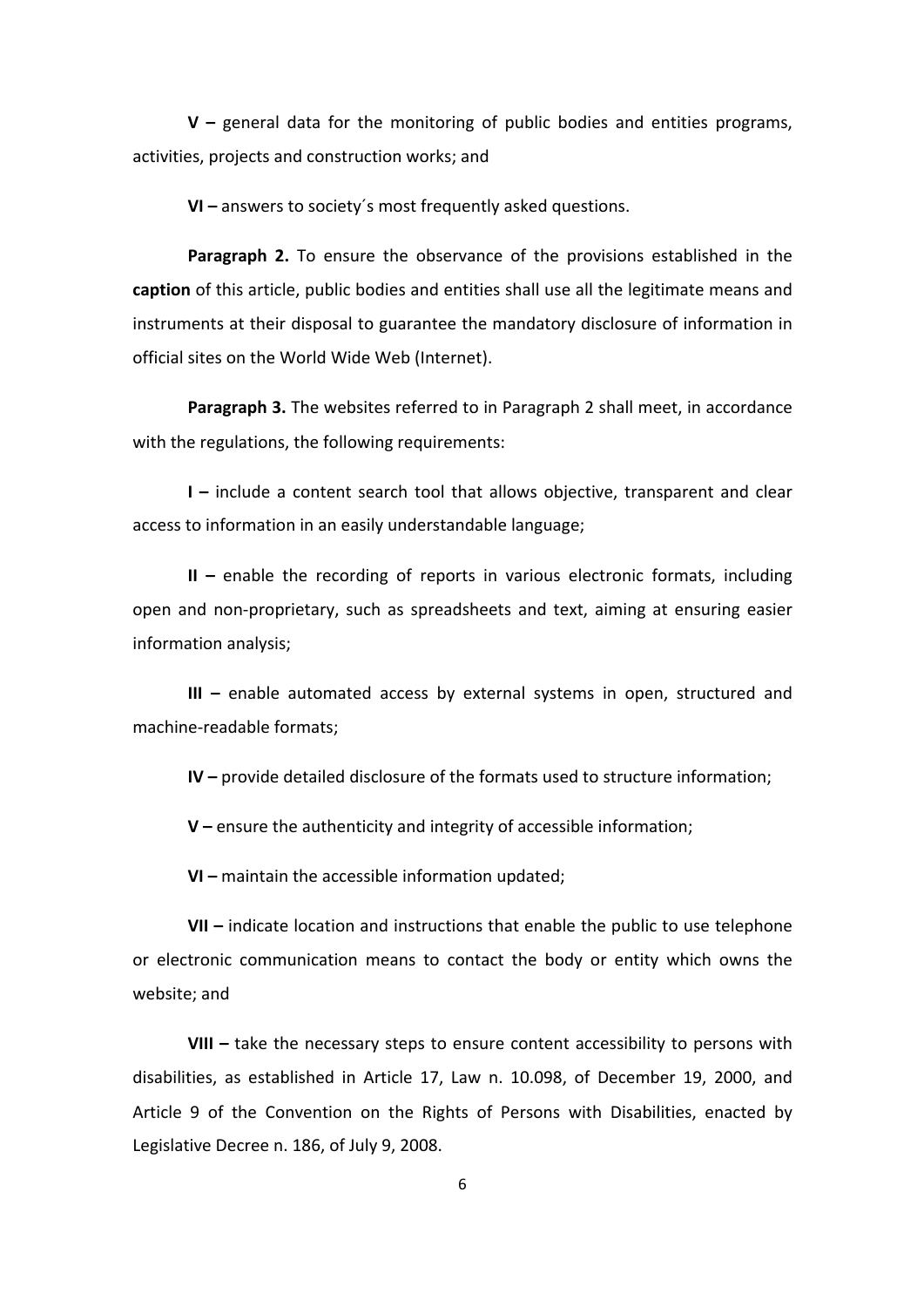**Article 9.** The access to public information will be ensured by means of:

**I** – creation of a citizen information service within public body and entities, in a  $location$  suitable  $for$ 

- **a)** serving and guiding the public on matters related to information access;
- **b)** providing information on the processing of documents within their respective units;
- **c)** registering documents and requests on the access to information; and

**II** – conduction of hearings and public consultations, encouragement to public participation or other disclosure-related mechanisms.

#### **CHAPTER III**

## **ON THE PROCEDURES FOR ACCESS TO INFORMATION**

## **Section I**

## **On the Request for Access**

**Article 10.** Any person is entitled to submit, by any legitimate means, a request for access to the public bodies and entities referred to in Article 1 of this Law, and such request shall include applicant's identification and further specification of the requested information.

**Paragraph 1.** To ensure the access to information of public interest, the identification of the applicant should not contain unreasonable requirements precluding the attendance of his/her request.

**Paragraph 2.** Public bodies and entities should make use of their official websites on the Internet to provide an alternative way for the public to submit requests for access.

**Paragraph 3.** Any requirements related to the determining reasons of the request for information of public interest are forbidden.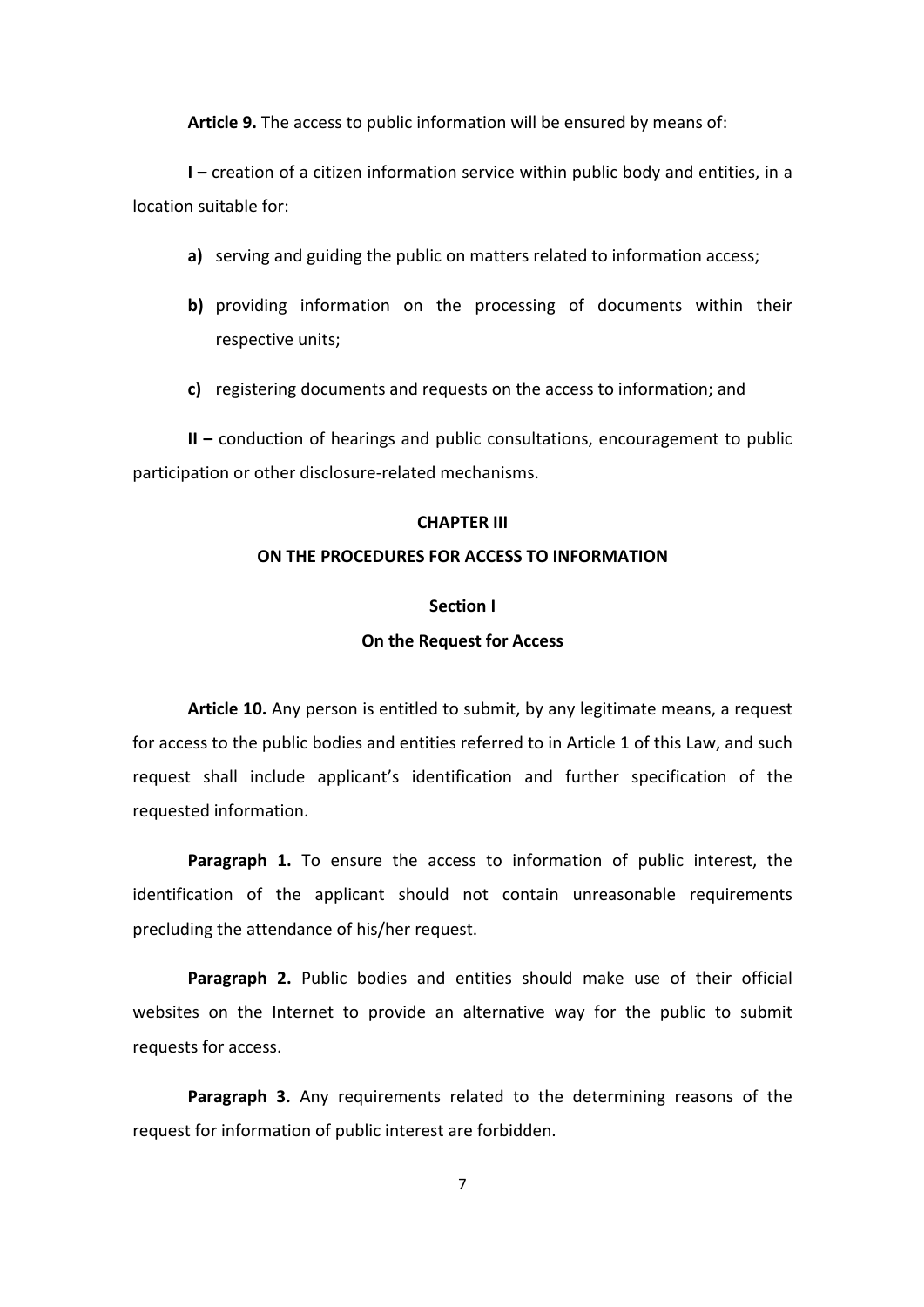**Article 11.** The public body or entity shall either authorize or grant immediate access to the available information.

**Paragraph 1.** When it is not possible to grant immediate access to the information, as provisioned in the **caption** of this article, the requested body or entity shall, within 20 (twenty) days:

**I** – inform the date, venue and means to conduct the consultation, get document copies or obtain certificates;

**II** – indicate the factual and legal reasons for totally or partially denying the requested access; or

**III** – inform the applicant that it does not hold the requested information, refer him/her to the appropriate body or entity, or forward the information request to such body or entity, informing the applicant about it.

**Paragraph 2.** The term referred to in Paragraph 1 may be extended for another 10 (ten) days, by means of explicit justification, which shall be informed to the applicant. 

**Paragraph 3.** Without compromising the security and protection of information, and in compliance with the applicable legislation, the body or entity may provide the applicant with means to retrieve the needed information his/herself.

**Paragraph 4.** When access is not authorized because the information is totally or partially classified, the applicant shall be informed of the existing possibilities of appeal, as well as the terms and conditions to file it; and shall be also notified of the competent authority indicated to examine his/her claim.

**Paragraph 5.** The information stored in digital format will be delivered as such upon the consent of the applicant.

**Paragraph 6.** If the requested information is available to the public in printed, electronic, or any other means of universal access, the applicant must receive written notification of the location and ways to access, retrieve or copy such information,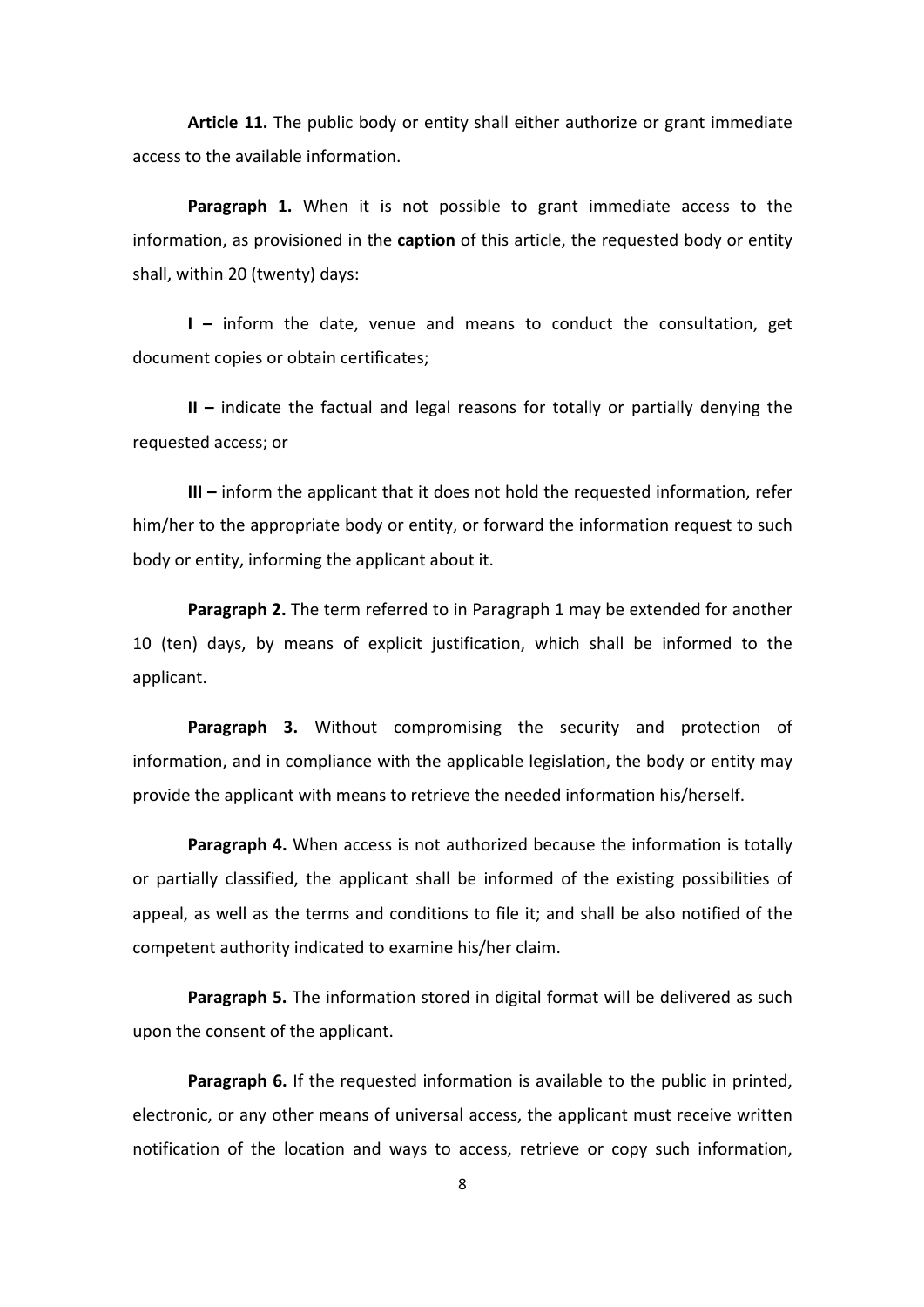which is a procedure that exempts the public body or entity from the obligation to directly provide the information, unless the applicant otherwise declares not having the means to perform such procedures on his/her own.

**Article 12.** Information search and provision services are free of charge, unless the public body or entity is otherwise demanded to deliver document copies, situation in which only the costs of such services and materials will be charged.

**Sole Paragraph.** Applicants who cannot afford to pay the costs described in the **caption** of this article without compromising their own or their family's needs shall be exempt of such payment, as determined by Law n. 7.115, of August 29, 1983.

**Article 13.** When the access to information consists of handling it in a way that may harm its integrity, the applicant shall be offered a certified copy for consultation.

**Sole Paragraph.** Should it not be possible to obtain such copies, the applicant may request, at his/her own expenses and under the supervision of a public official, a document reproduction that does not put the integrity of the original material at risk.

**Article 14.** Should the applicant be denied to access the requested information, he/she should be granted the right to access the full content of such negative decision.

## **Section II**

### **On the Appeals**

**Article 15.** After being denied the right to access either the requested information or the reasons that justified such negative decision, the petitioner shall file an appeal within 10 (ten) days after being notified of that decision.

**Sole Paragraph.** The appeal shall be lodged with the authority hierarchically superior to that which rendered the contested decision, the latter being entitled to act within 5 (five days).

**Article 16.** Should federal executive bodies or entities deny the petitioner the right to access the requested information, he/she may lodge an appeal with the Office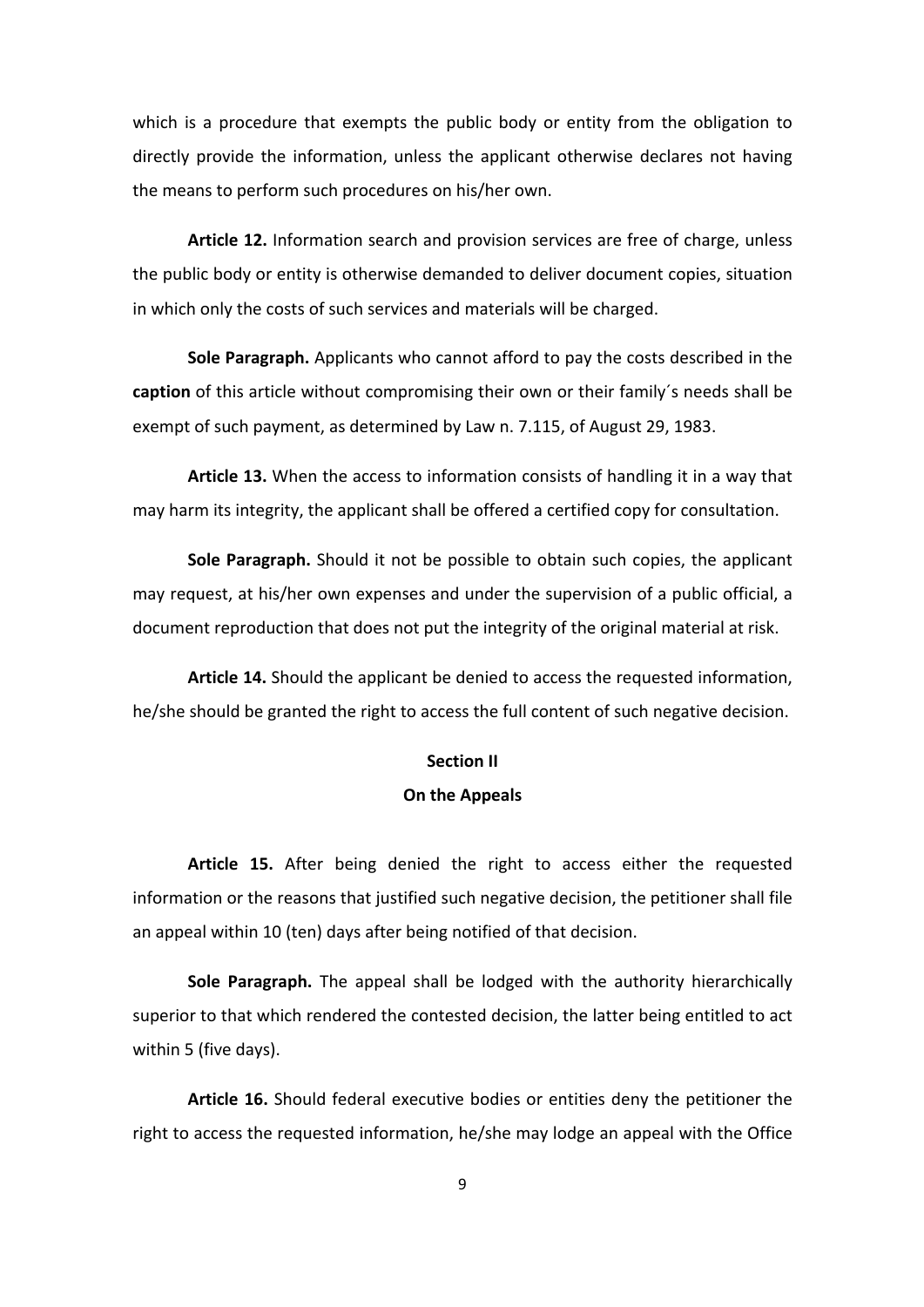of the Comptroller General, which will have 5 (five) days to decide upon the following situations:

**I** – denied access to unclassified information:

**II** – negative decision on access to totally or partially classified information which does not indicate either the responsible or the hierarchically superior authority, to whom the petitioner could forward requests for either access or declassification;

**III** - the procedures to classify sensitive information, as established by this Law, have not been observed:

**IV** – non-observation of the terms and overall procedures established by this Law.

**Paragraph 1.** The appeal provisioned in this article shall be lodged with the Office of the Comptroller General only after having been appreciated by at least one authority hierarchically superior to that which rendered the contested decision, and shall be judged within 5 (five) days.

**Paragraph 2.** Once the reasons that motivated the appeal are proved right, the Office of the Comptroller General will require the involved body or entity to take the necessary measures to comply with the provisions of this Law.

**Paragraph 3.** The petitioner may lodge an appeal with the Mixed Commission for Information Reassessment, referred to in Article 35, should the Office of the Comptroller General deny him/her access to requested information.

**Article 17.** Without prejudice to the competencies of the Mixed Commission for Information Reassessment, established in Article 35, and in compliance with the provisions of Article 16, the petitioner may file an appeal to the corresponding State Minister, should his/her information declassification request be denied by a federal body within the Public Administration.

**Paragraph 1.** The appeal provisioned in this article shall only be filed to the above referred authorities after having been appreciated by at least one authority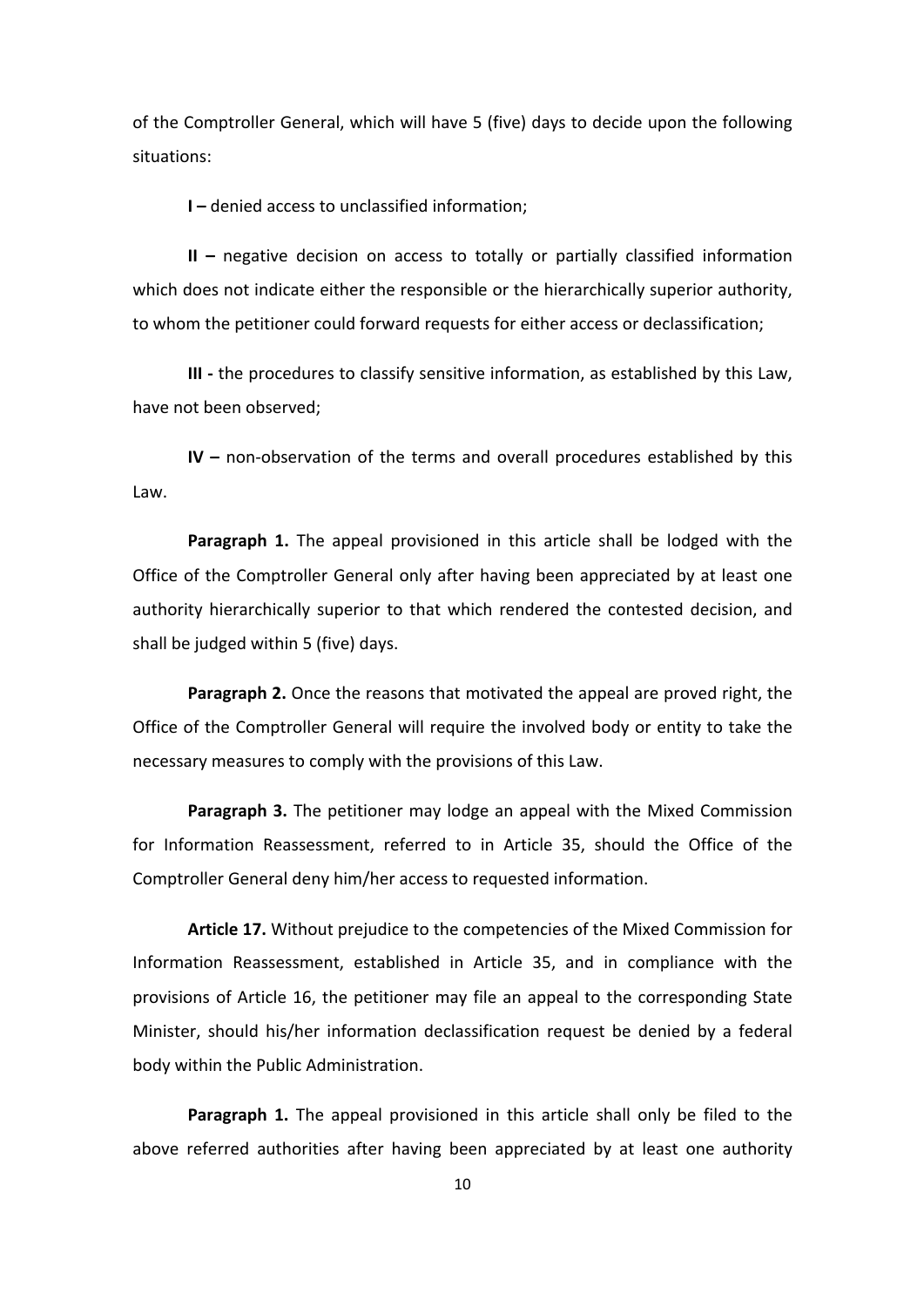hierarchically superior to that which rendered the contested decision and, regarding the Armed Forces, to the corresponding Major Command.

**Paragraph 2.** If the appeal to declassify secret or top secret information established in the **caption** of this article is overruled, the petitioner may appeal to the Mixed Commission for Information Reassessment established in Article 35.

Article 18. The procedures to review negative decisions to the appeal mechanism provisioned in Article 15 and to the request for declassification of secret documents shall be specifically ruled by the Legislative and Judicial branches and by the Public Prosecutor's Office, within their respective scopes, ensuring the petitioner the right to, in any case, be informed on the progress of his/her request.

**Article 19.** (VETOED).

Paragraph 1. (VETOED).

**Paragraph 2.** The bodies of the Judiciary and the Public Prosecutor's Office shall inform the National Justice Council and the National Council of the Public Prosecutor's Office, respectively, of their appealing decisions which denied access to information of public interest.

**Article 20.** Whenever appropriate, the provisions of Law n. 9.784, of January 29, 1999, shall be applied in a subsidiary manner to the procedures covered by this Chapter.

#### **CHAPTER IV**

## **ON THE LIMITATIONS OF ACCESS TO INFORMATION**

### **Section I**

### **General Provisions**

**Article 21.** The access to information necessary for the judicial or administrative protection of fundamental rights shall not be denied.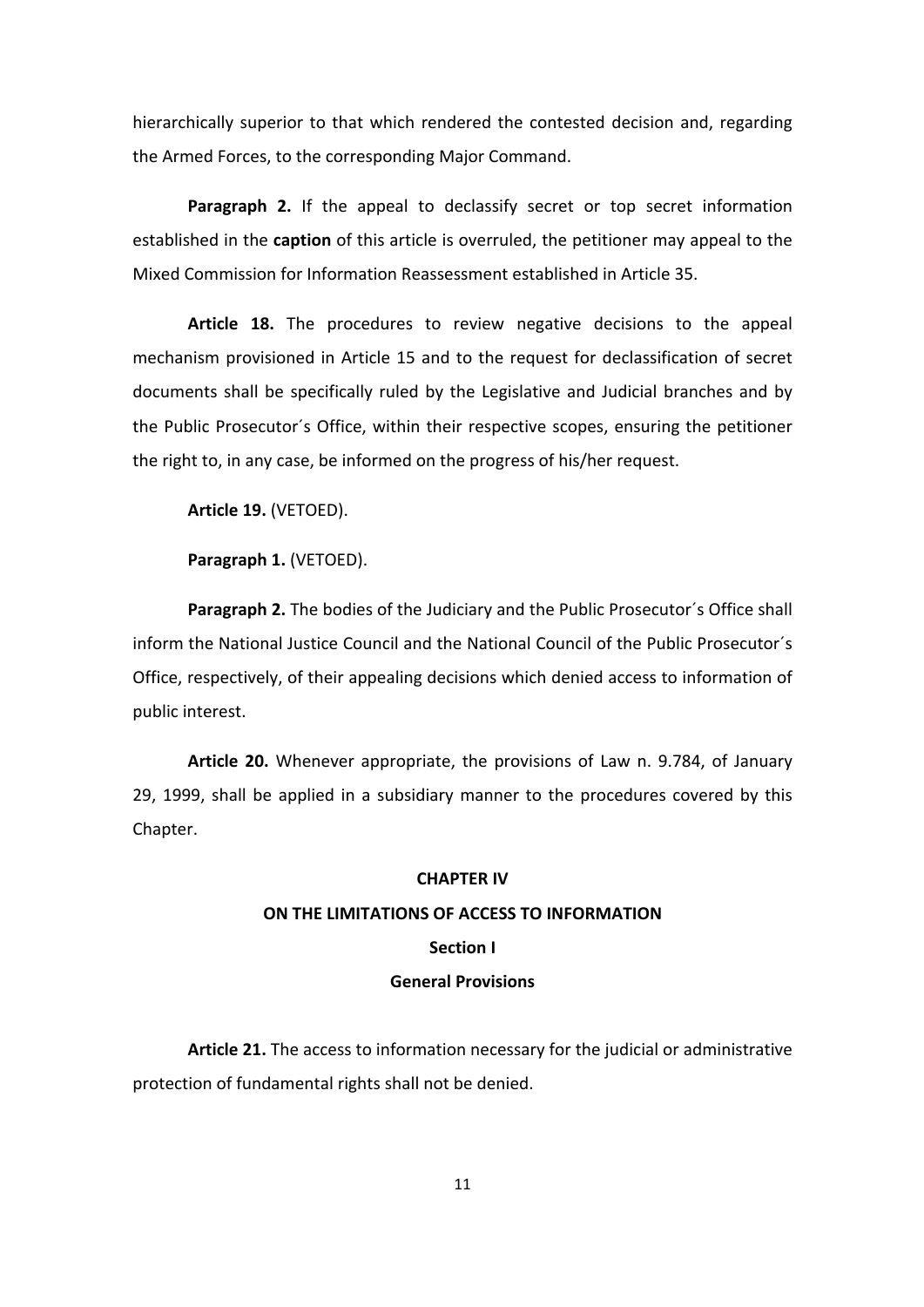**Sole Paragraph.** Information or documents about activities involving human rights violation by public agents, or ordered by public authorities shall not be subject to access limitation.

Article 22. The provisions of this Law do not exclude other cases of legal confidentiality or justice secrecy, neither the cases of industry secrecy deriving from direct economic activity performed by the State or by an individual or private entity connected with the Government.

## **Section II**

#### **On the Classification of Information regarding Confidentiality Level and Time Frames**

**Article 23.** Information deemed as crucial to social and State security is subject to further classification, whose disclosure or non-limited access may:

**I** – compromise the national defense and sovereignty or the integrity of the national territory;

**II** - impair or compromise ongoing negotiations or country's international relations, including confidential information provided by other States or international organisms;

**III** – put the life, security or health of any person at risk;

**IV** – harm the country's financial, economic or monetary stability;

**V** – impair or compromise strategic plans or operations of the Armed Forces;

**VI** – impair or compromise research projects and scientific and technological development, as well as systems, goods, facilities or areas of national strategic interest;

**VII** – threaten the security of institutions or high-level national or international authorities and their respective families;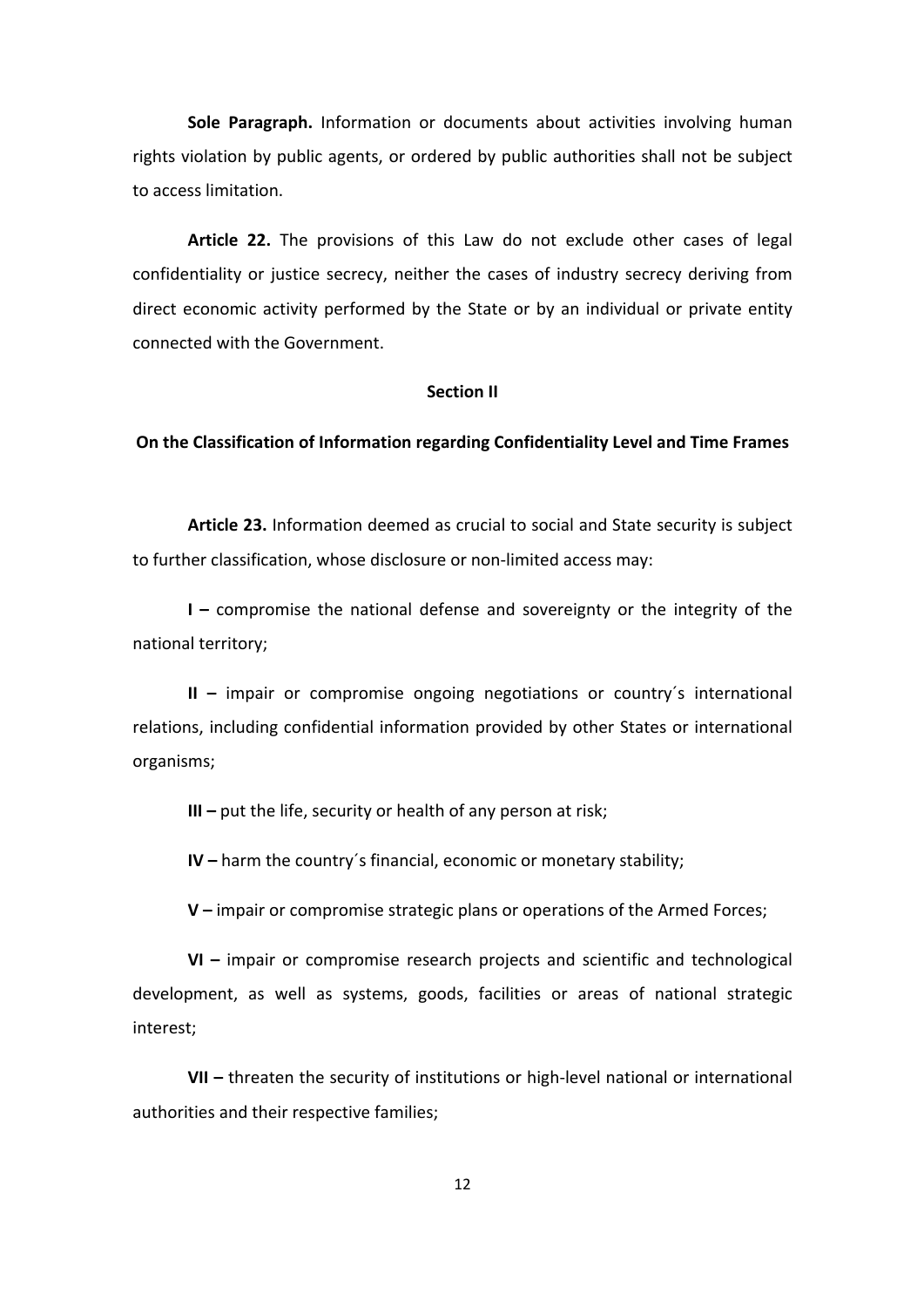**VIII** – compromise intelligence activities, as well as ongoing investigations and inspections related to the prevention and repression of infractions.

Article 24. The information upheld by public bodies and entities, observed its scope and relevance to social and State security, shall be classified as top secret, secret or restricted.

**Paragraph 1.** The maximum time frames of limitation of the access to information, in conformity with the classification in the **caption** of this article, shall be in force from the date of their production, and are the following:

**I** – top secret: 25 (twenty-five) years;

**II** – secret: 15 (fifteen) years; and

**III** – restricted: 5 (five) years.

Paragraph 2. Information that may threaten the security of the President or Vice-President and their respective family members will be classified as restricted and shall be kept under secrecy until the end of the term of office in course or last term, in case of re-election.

**Paragraph 3.** As an alternative to the time frames established in Paragraph 1, the end of the limitation time frame may be determined by the occurrence of a specific event, as long as it happens before the maximum time frame of the classification.

**Paragraph 4.** The information will be automatically disclosed to public access in case the classification time frame expires or the event that determines its term is consummated.

**Paragraph 5.** Information shall be classified in a specific confidentiality level, in conformity with its public interest, and minimally limiting criteria shall be applied, considering:

**I** – the severity of the risk or harm to social and State security; and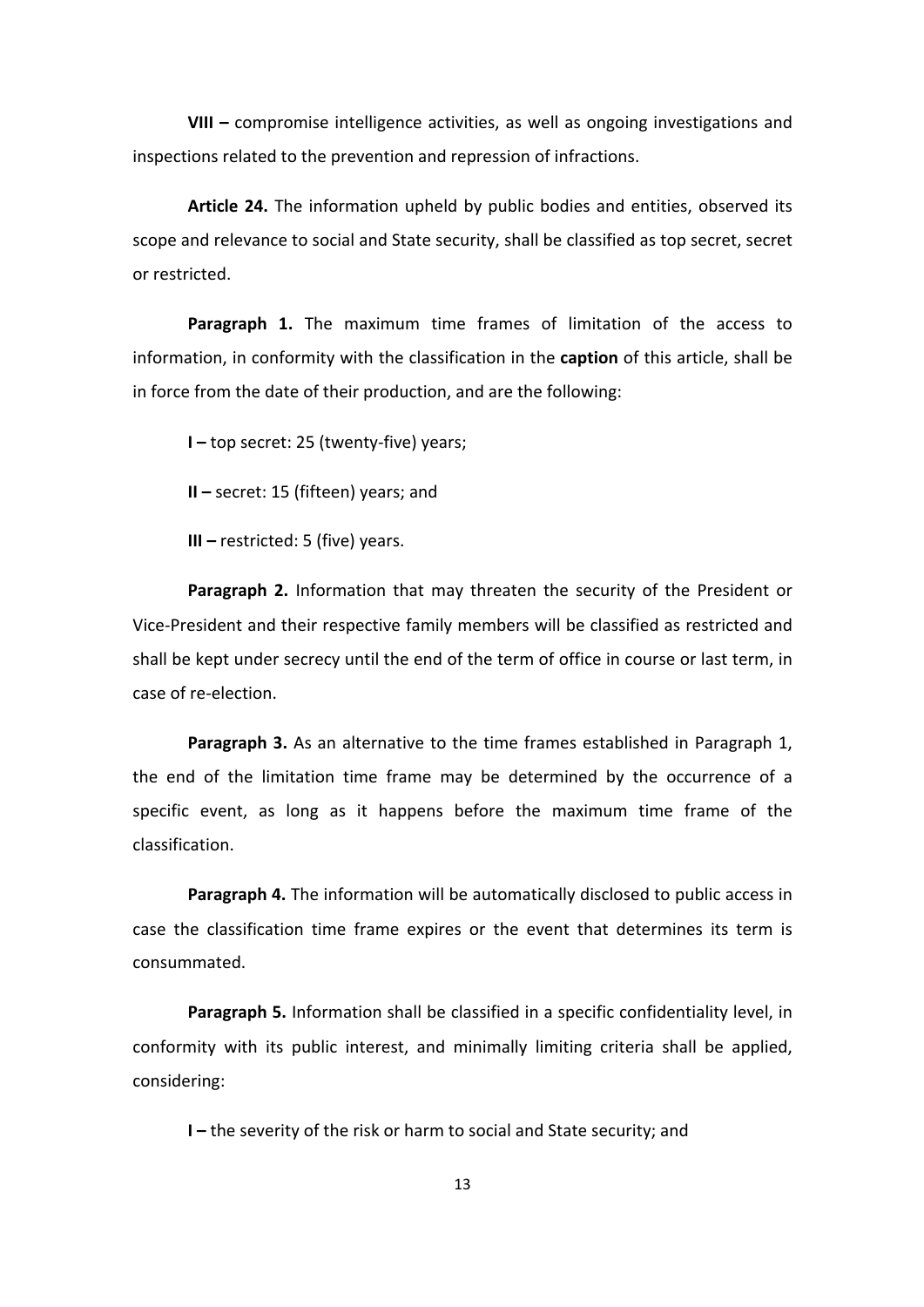**II** – the maximum access limitation time frame or the event that determines its term.

#### **Section III**

### **On the Protection and Control of Confidential Information**

**Article 25.** It is the duty of the State to control the access and disclosure of confidential information produced by its bodies and entities, ensuring its protection.

**Paragraph 1.** The access, disclosure and processing of confidential information shall be limited to those who need to know it, and who are properly certified in conformity with the regulations, without prejudice of the competencies of public agents authorized by law.

**Paragraph 2.** The individual who accessed confidential information is obliged to keep it under secrecy.

**Paragraph 3.** The handling of confidential information shall be disciplined by specific regulations, which shall establish the procedures and measures to be adopted in order to prevent its loss, undue alteration, unauthorized access, transmission and disclosure.

**Article 26.** Public authorities shall work to raise awareness among their subordinates of the regulations, security measures and procedures for the handling of confidential information.

**Sole Paragraph.** The natural person or private entity that eventually handle confidential information because of their relations with the Government shall adopt the necessary measures to ensure that their employees, agents and representatives observe security measures and procedures for the handling of information, in conformity with the provisions established by this Law.

## **Section IV**

#### **On the Procedures of Classification, Reclassification and Declassification**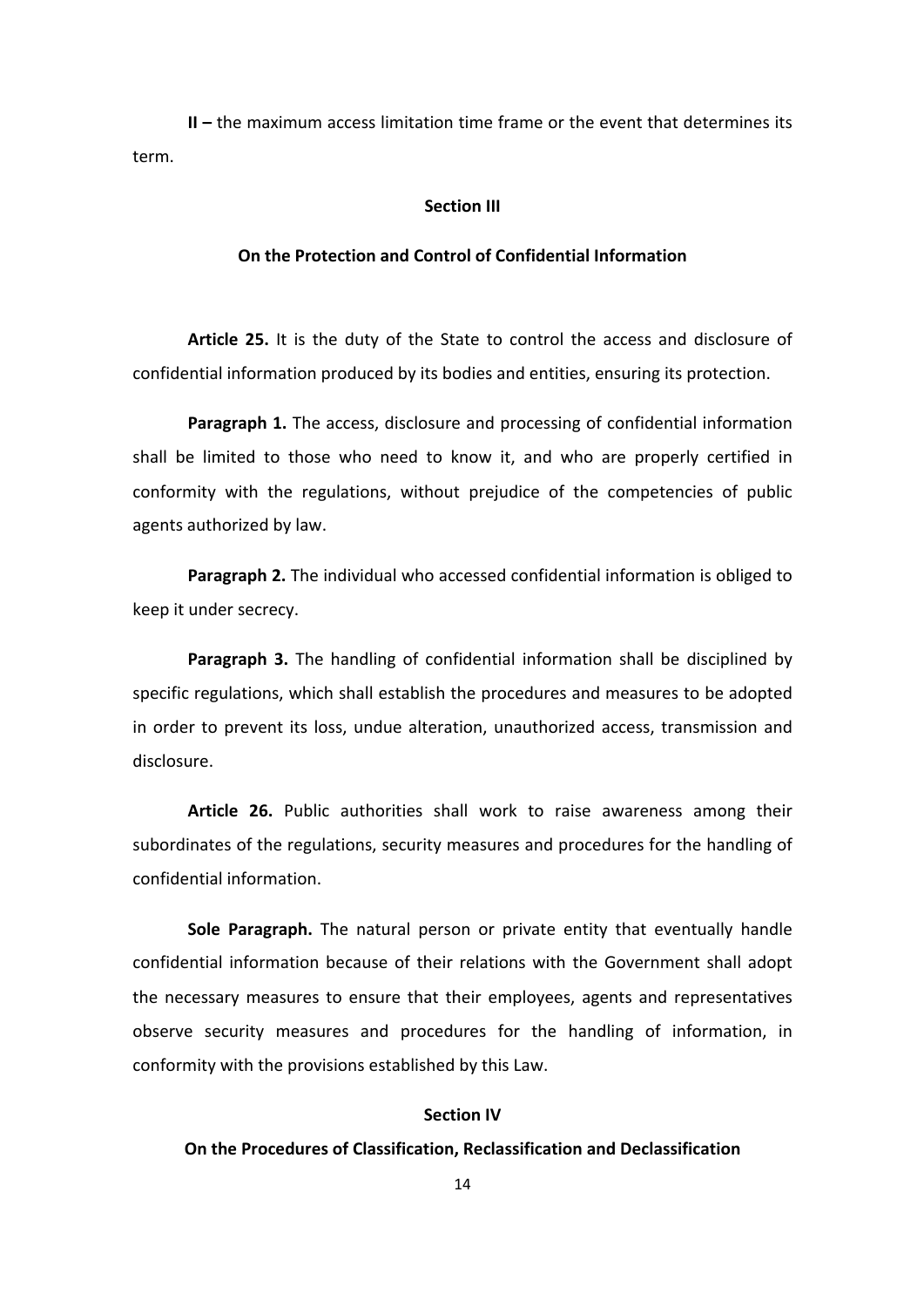**Article 27.** The classification of confidential information within the federal public administration is under the responsibility of:

**I** – on the top secret level, the following authorities:

- **a)** The President of the Republic;
- **b)** The Vice-President of the Republic;
- **c)** State Ministers and other authorities with the same prerogatives;
- **d)** Navy, Army and Air Force Commanders; and
- **e)** Heads of permanent Diplomatic and Consular Missions abroad;

**II** – on the secret level, the authorities referred to in clause I, heads of autonomous government agencies, public foundations or companies, mixed-capital companies; and

**III** – on the restricted level, the authorities referred to in clauses I and II, and individuals in position of authority who exercise directorship, command or leadership, hierarchically ranked as DAS 101.5 level or above, from the High Level Management and Advisory Group or other group with similar hierarchy, in compliance with the specific regulations adopted by each body or entity and in conformity with the provisions of this Law.

**Paragraph 1.** The level of responsibility established in clauses I and II, concerning top secret and secret classifications, may be delegated by the responsible authority to public agents, including the ones based in missions abroad, while subdelegation shall be forbidden.

**Paragraph 2.** The classification of information on the top secret level by the authorities referred to in items "d" and "e" of Clause I shall be validated by the corresponding State Ministers, within the time frame established by specific regulation.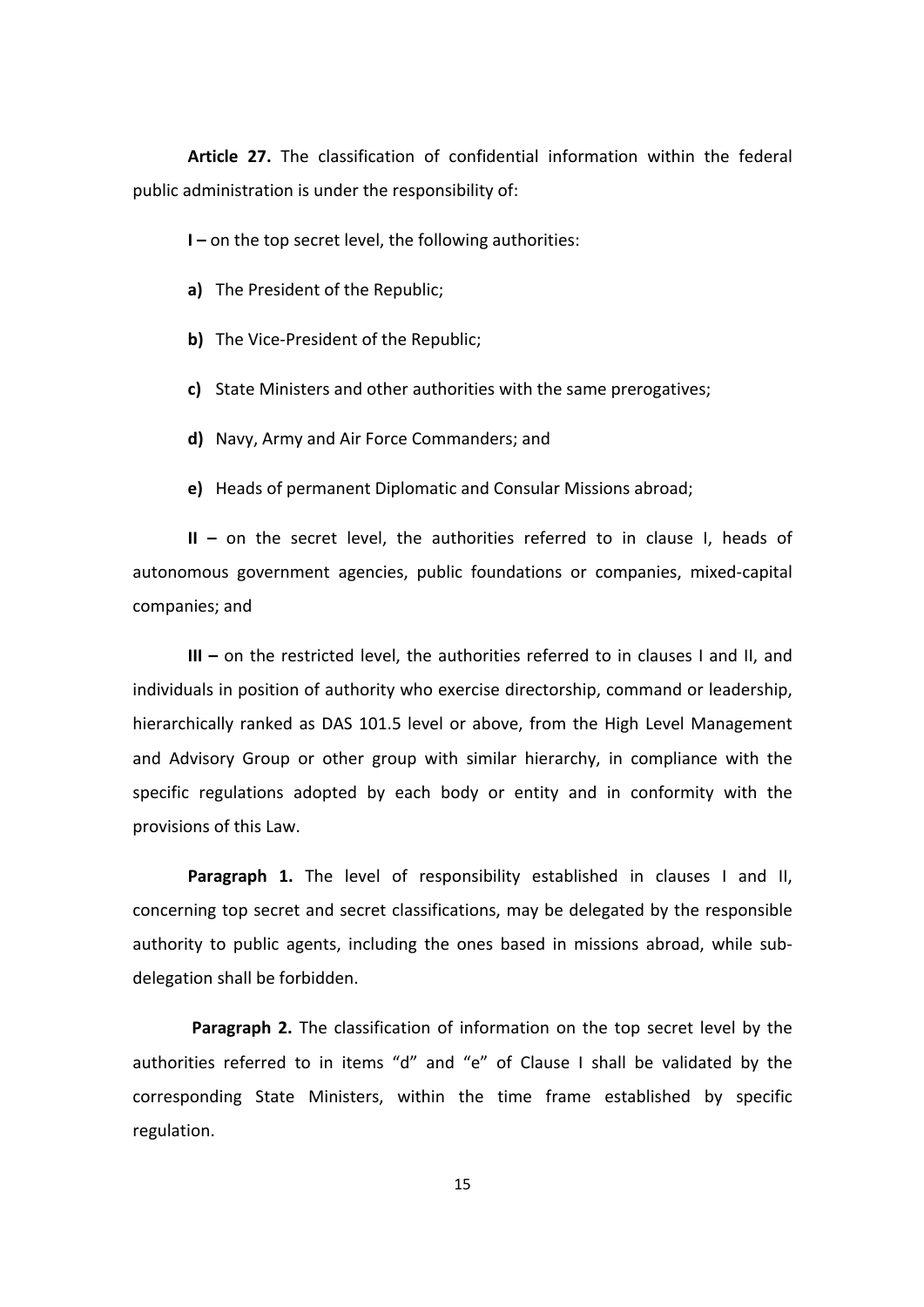**Paragraph 3.** The authority or other public agent who classifies the information as top secret must forward the decision set forth in Article 28 to the Mixed Commission for Information Reassessment, referred to in Article 35, within the time frame established by specific regulation.

Article 28. The classification of information at any level of secrecy shall be formalized into a decision which will comprise, at least, the following elements:

**I** – information content;

**II** – classification reasons in compliance with the criteria established in Article 24;

**III** – indication of secrecy time frame, to be counted in years, months or days, or from the event that defines its term, in conformity with the boundaries provisioned in Article 24; and

**IV** – identification of the authority responsible for the classification.

**Sole Paragraph.** The decision referred to in the **caption** of this article shall be kept under the same level of secrecy of the classified information.

Article 29. The classification of information shall be reviewed by the authority responsible for the classification or by a hierarchically superior authority, ex officio or upon initiative, under the terms and time frames established in specific regulation, in order to declassify the information or reduce the period in which it must be kept under secrecy, in conformity with Article 24.

**Paragraph 1.** The specific regulation referred to in the caption of this article shall consider the peculiarities of the information produced by authorities or public agents abroad.

**Paragraph 2.** The reassessment referred to in the caption of this article shall encompass the analysis of the reasons for secrecy maintenance and the possibility of harm resulting from information access or disclosure.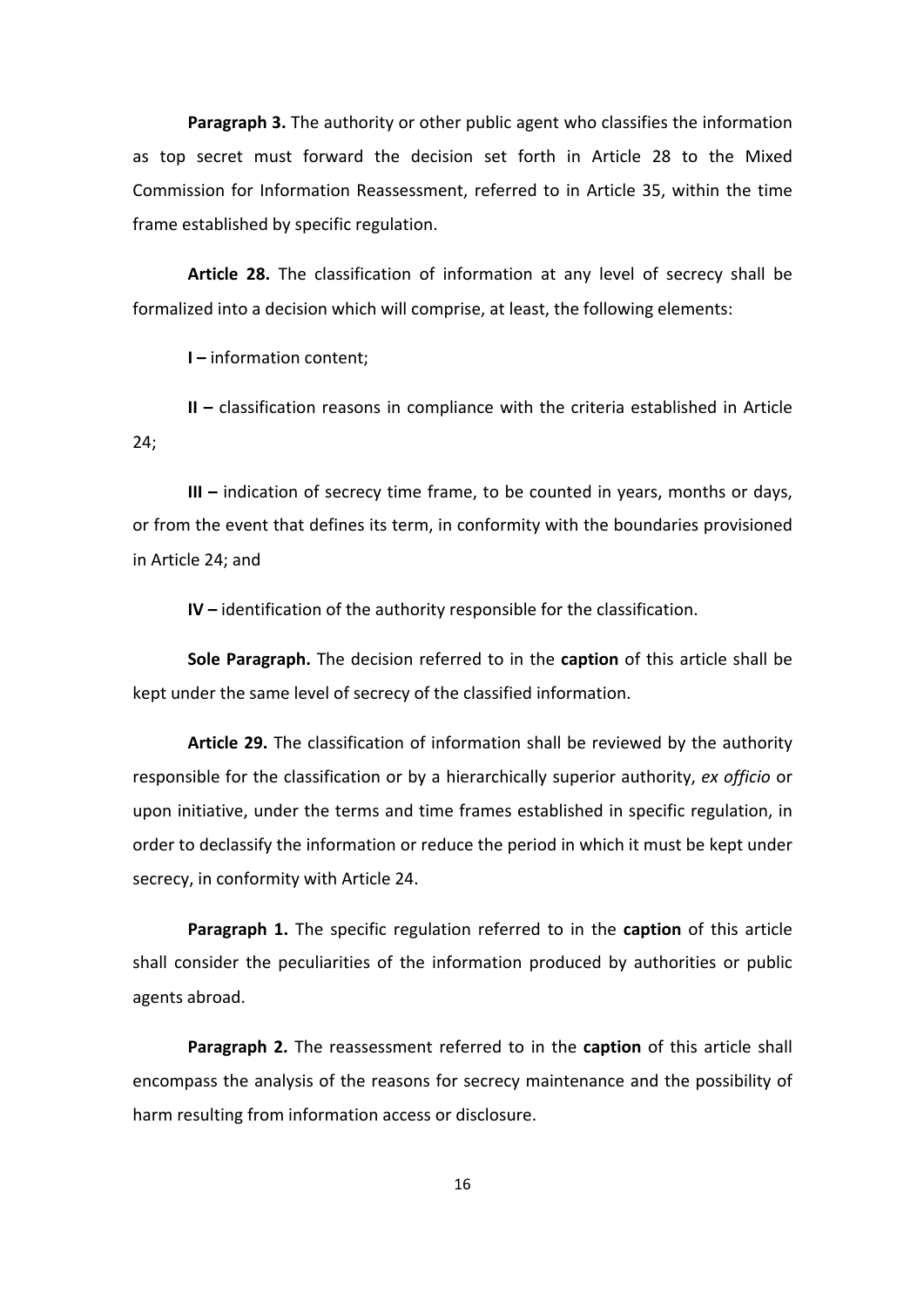**Paragraph 3.** Should the time frame of the secrecy be reduced, the new limitation time frame will commence from the date of its production.

**Article 30.** In conformity with specific regulation, and on a website available on the Internet and destined to display administrative data and information, the highest authority of each body or entity shall annually publish the following documents:

**I** – list of all the declassified information in the last 12 (twelve) months;

**II** – list of classified documents, in each level of secrecy, with corresponding identification for future reference:

**III** – statistic report covering the number of received, responded and refused information requests, as well as general information on the applicants.

**Paragraph 1.** Public bodies and entities shall keep a copy of the publication referred to in the **caption** of this article for public consultation in their respective headquarters.

**Paragraph 2.** Public bodies and entities shall keep an extract with the list of all classified information, their corresponding dates, secrecy level and classification reasons.

#### **Section V**

#### **On Personal Information**

**Article 31.** Personal information shall be handled in a transparent way and shall respect people's intimacy, private life, honor and image, as well as individual liberties and guarantees.

**Paragraph 1.** With regard to intimacy, private life, honor and image, the personal information referred to in this article shall:

**I** – have its access limited to public agents who are legally authorized and to the person to whom such information refers, regardless of the secrecy classification and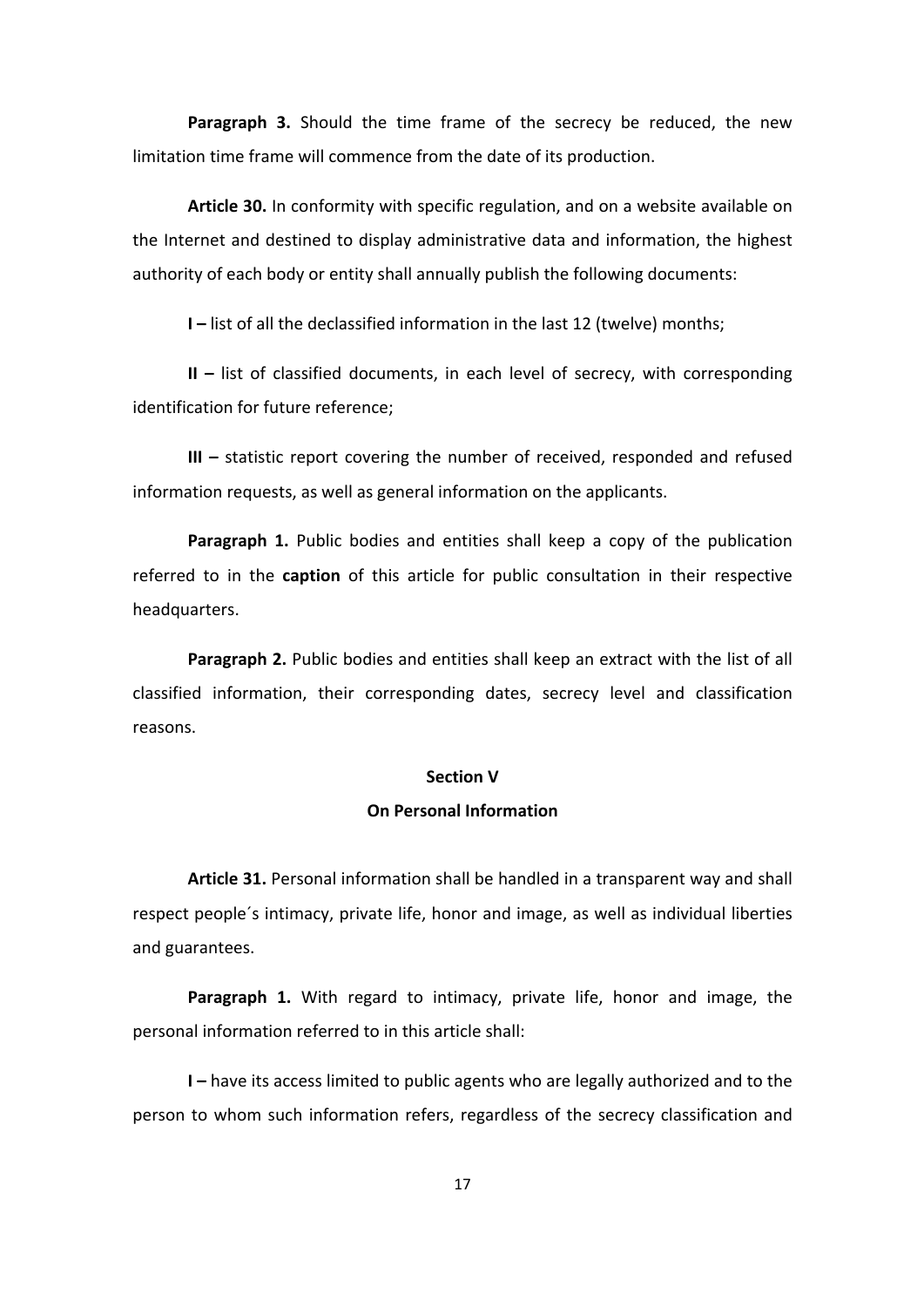for a maximum period of 100 (one hundred) years, counted from the date of its production;

**II** – have their disclosure or access by third parties authorized upon legal provision or express consent of the person to which the information refers.

**Paragraph 2.** The person who is granted access to the information referred to in this article will be held responsible for its undue use.

**Paragraph 3.** The consent referred to in clause II of Paragraph 1 shall not be required when the information is necessary for:

**I** – medical prevention and diagnosis, when a person is physically or legally incapable, and solely and exclusively to guarantee due medical treatment;

**II** – the production of statistics and scientific research of public or general interest as established by the law; however, it is forbidden to disclose the identification of the person to whom the information refers;

**III** – the compliance of a court order;

**IV** – the protection of human rights; or

**V** – the protection of overwhelming public and general interest.

**Paragraph 4.** The restriction on access to information related to a person's private life, honor and image shall not be invoked with the purpose of compromising the process of irregularity investigation involving the holder of that information, as well as actions designed to recover historical facts of greater importance.

**Paragraph 5.** Specific regulation shall establish the procedures for the handling of personal information.

## **CHAPTER V**

## **ON RESPONSIBILITIES**

Article 32. Public agents and military personnel will be held responsible should they incur into any of the following unlawful practices: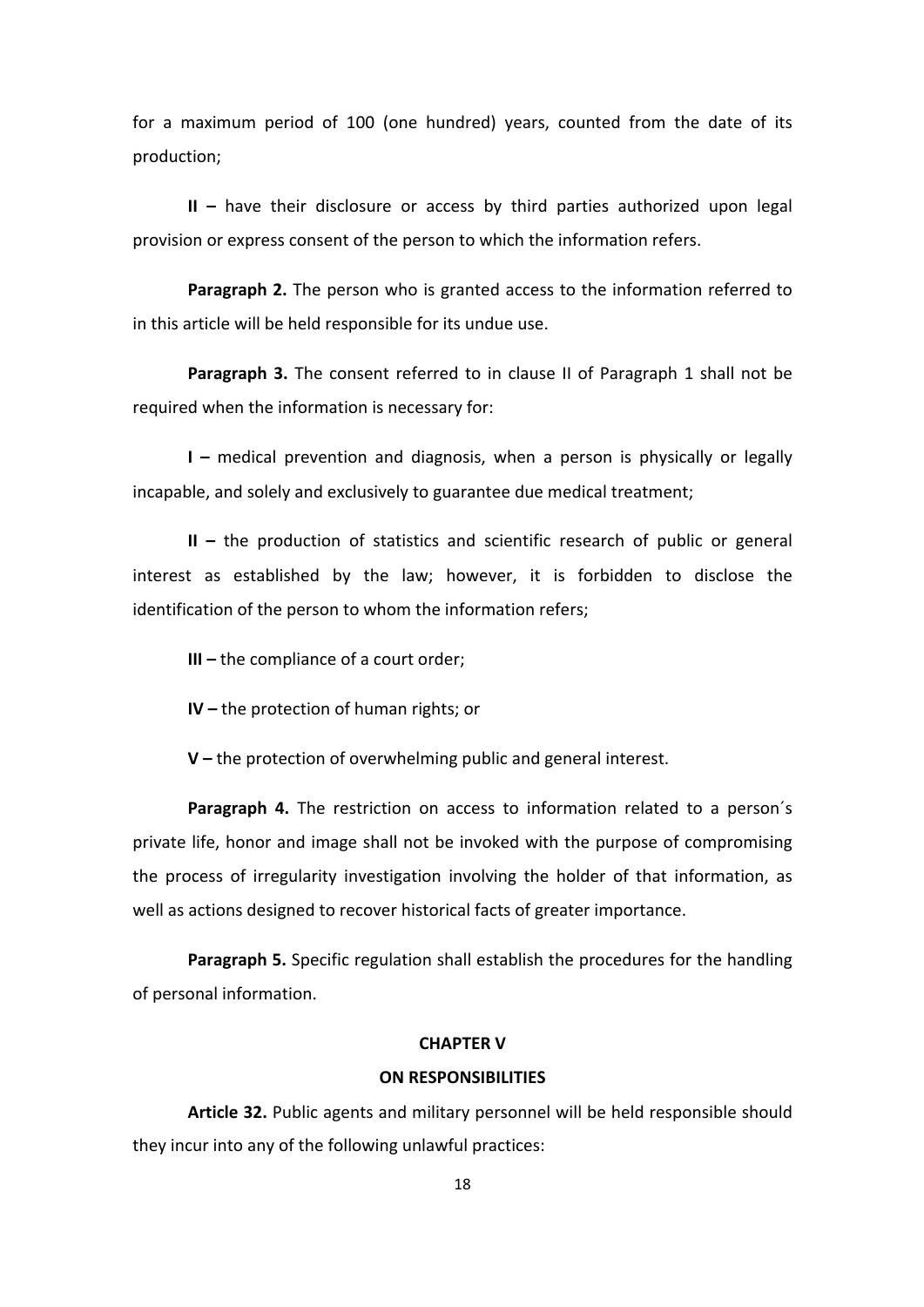**I** – refusing to provide the information required in compliance with the provisions of this Law; deliberately procrastinating the disclosure of the requested information or intentionally delivering it in an incorrect, incomplete or inaccurate way;

**II** – unduly using, removing, destroying, invalidating, deforming, totally or partially altering or concealing information either in their custody or to which they have access due to their position, job or public assignment;

**III** – analyzing information access requests with malice or bad faith;

**IV** – disclosing or allowing the disclosure or access, or allowing the undue access to classified or personal information;

**V** – imposing secrecy on information in order to obtain personal benefit or to benefit third parties, or to conceal an illegal act committed by themselves or someone else;

**VI** – concealing classified information from the review of the competent higher authority in order to obtain personal benefit or to benefit others, or with the intention to harm third parties; and

**VII** – destroying or removing, by any existing means, documents related to potential human rights violations perpetrated by State agents.

Paragraph 1. In compliance with the adversary system, the principle of full defense and the due process of law, the practices described in the **caption** of this article shall be considered:

**I** – average or serious military transgressions, in conformity with the criteria adopted by the disciplinary regulations of the Armed Forces, and as long as the law does not typify them as crimes or criminal misdemeanors; or

**II** – administrative infractions, which shall be punished with at least a suspension, in compliance with Law n. 8.112, of December 11, 1990, and its amendments, and the criteria it has further established.

19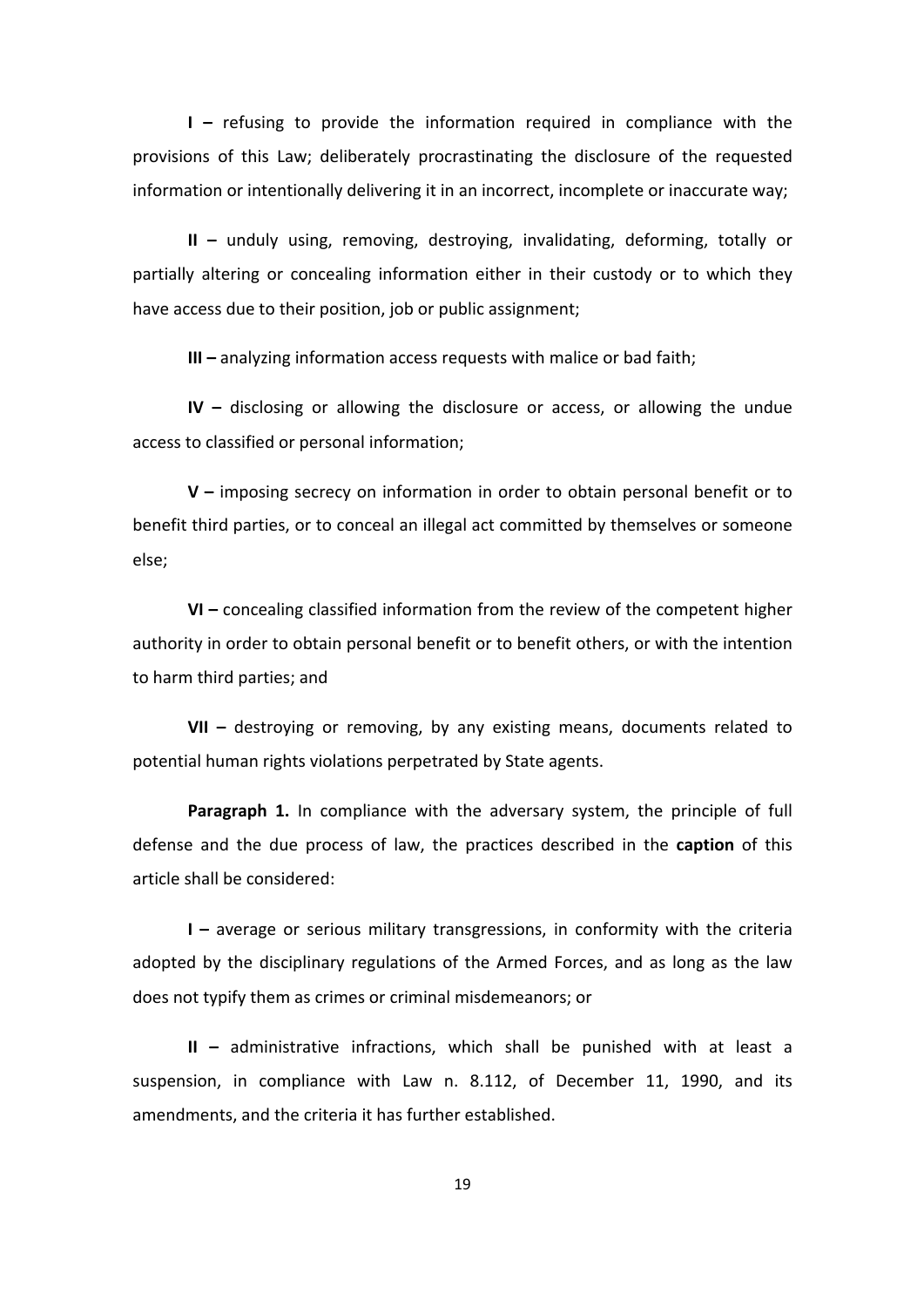**Paragraph 2.** The practices described in the **caption** of this article, once adopted by military personnel or public agents, shall subject them to administrative improbity charges, in conformity with Law n. 1.079, of April 10, 1950 and Law n. 8.429, of June 2, 1992.

Article 33. The following sanctions shall apply to natural persons or private entities with access to information because of their relations with the Government and in case they fail to comply with the provisions established by this Law:

**I** – warning;

**II –** fine;

**III** – termination of the relations established with the Government;

**IV** – temporary prohibition to participate in public bidding and impediment to contract with the public administration for a period of up to 2 (two) years; and

**V** – ineligibility declaration preventing them to bid or contract with the public administration until further rehabilitation promoted by the same authority which applied the penalty.

**Paragraph 1.** The sanctions provisioned in clauses I, III and IV shall be applied in combination with the sanction provisioned in clause II, ensuring the right of defense to the interested part in the respective proceeding within 10 (ten) days.

**Paragraph 2.** The rehabilitation referred to in clause V shall be only authorized after the interested part reimburses the body or entity of the damages they caused and after the sanction period applied on the basis of clause IV.

**Paragraph 3.** The sanction established in clause V shall be applied by the highest authority of the public body or entity, ensuring the defense of the interested part in the respective proceeding within 10 (ten) days from its disclosure.

**Article 34.** Public bodies and entities shall directly respond for the damages caused by unauthorized disclosure or undue use of classified or personal information,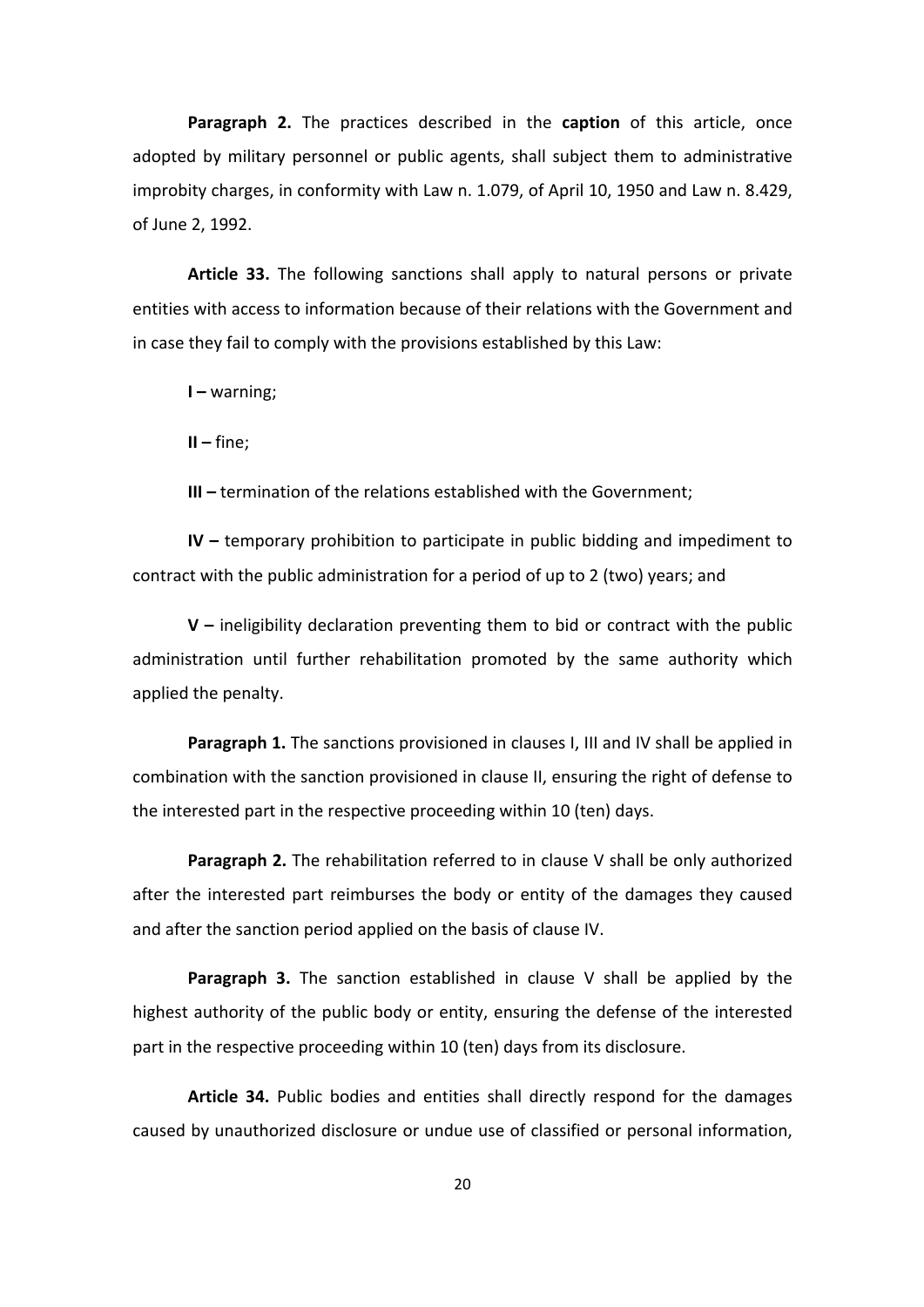being subject to investigations on their functional responsibility in the cases of willful misconduct or fault, ensured the right of recovery.

**Sole Paragraph.** The provisions established in this article shall apply to natural persons or private entities that have access to classified or personal information because of their relations with the Government and handle such information in an unduly manner.

#### **CHAPTER VI**

#### **FINAL AND TRANSITORY PROVISIONS**

**Article 35.** (VETOED).

**Paragraph 1.** The Mixed Commission for Information Reassessment is hereby created and, within the federal public administration, shall decide upon the handling and classification of classified information, having powers to:

**I** – require further explanations from the authority that classifies information as top secret and secret or demand full or partial access to information content;

**II** – review *ex* officio or upon the initiative of the interested part the classification of information as top secret or secret, in conformity with the provisions established in Article 7 and other provisions of this Law; and

**III** – extend, always for a determined period, the secrecy time frame of the information classified as top secret, for as long as its access or disclosure potentially cause external threat to the national sovereignty or to the integrity of the national territory or serious risk to the international relations of the country, in conformity with the time frame established in Paragraph 1 of Article 24.

**Paragraph 2.** The time frame referred to in clause III shall be renewed for one time only.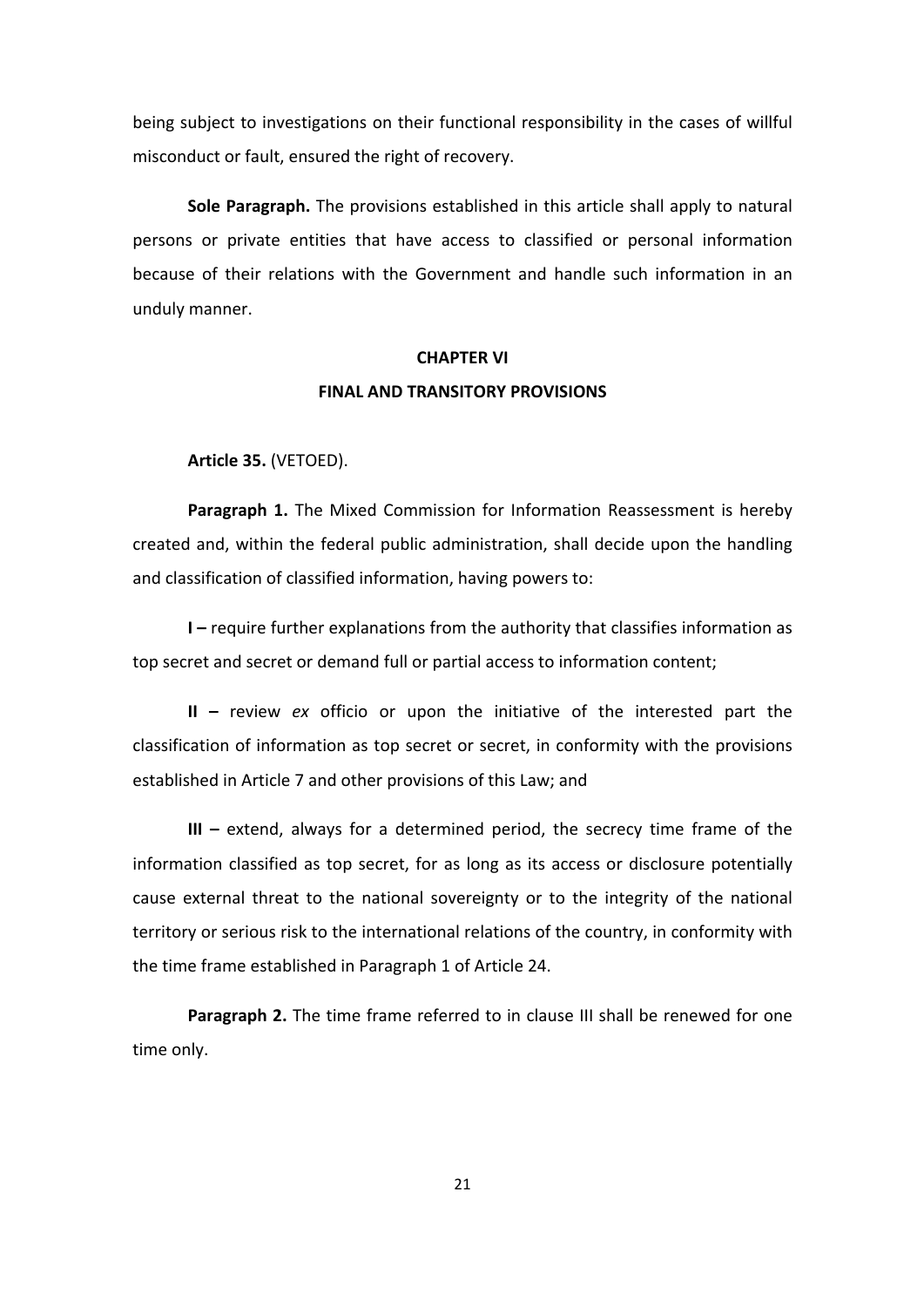**Paragraph 3.** With regard to top secret or secret documents, the ex officio review referred to in clause II of Paragraph 1 shall be carried out every 4 (four) years at most, after the reassessment established in Article 39.

**Paragraph 4.** The lack of deliberation on the review carried out by the Mixed Commission for Information Reassessment within the time frames established in Paragraph 3 shall result in the automatic declassification of the information.

**Paragraph 5.** The structure, organization and operation of the Mixed Commission for Information Reassessment shall be disciplined by specific regulation, observed the mandate of 2 (two) years for their members and other provisions established by this Law.

**Article 36.** The handling of classified information resulting from international treaties, agreements or acts shall abide to the norms and recommendations of such instruments.

Article 37. The Security and Certification Division (SCD) is hereby created and shall operate within the Cabinet of Institutional Security of the Presidency of the Republic, pursuing the following objectives:

**I** – promote and propose the regulation of the security certification of natural persons, companies, bodies and entities prior to the handling of classified information; and

**II** – ensure the security of classified information, including those from countries or international organizations with which the Federative Republic of Brazil has a treaty, agreement, contract or any other international act, without compromising the attributions of the Ministry of Foreign Relations and other competent bodies.

**Sole Paragraph.** Specific regulation shall discipline the structure, organization and operation of SCD.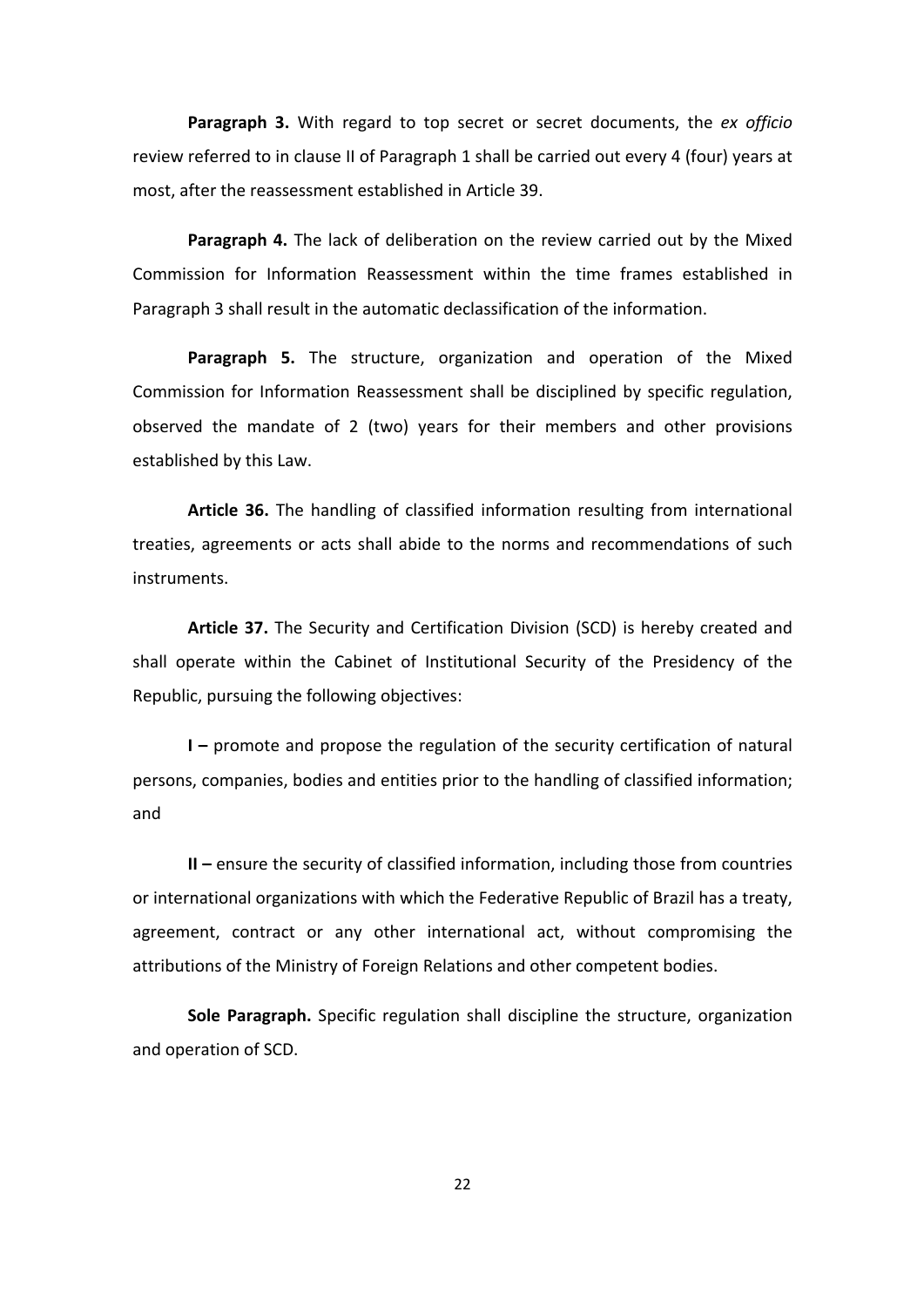**Article 38.** With regard to information on natural or legal persons, recorded in databases maintained by government agencies or other public entities, Law n. 9.507, of November 12, 1997, shall be applied whenever possible.

**Article 39.** Public bodies and entities shall reassess the information classified as top secret and secret within the maximum period of 2 (two) years, to be counted from the date when this Law came into force.

**Paragraph 1.** The limitation of access to information resulting from the reassessment established in the **caption** of this article shall comply with the time frames and conditions of this Law.

**Paragraph 2.** On the federal public administration level and in compliance with the provisions enacted by this Law, the reassessment established in the **caption** of this article may be reviewed, at any time, by the Mixed Commission for Information Reassessment.

**Paragraph 3.** The classification of the information shall remain in conformity with the provisions established by the previous legislation until the expiration of the reassessment time frame established in the **caption** of this article.

**Paragraph 4.** Should the information classified as secret and top secret be not reassessed within the time frame established in the **caption** of this article, they will be automatically disclosed to public access

**Article 40.** Within 60 (sixty) days to be counted from the date when this Law came into force, the highest authority of each federal public body or entity shall appoint an authority to be directly subordinated to them and to perform the following duties within their corresponding body or entity:

**I** – efficiently ensure the compliance with the provisions concerning the access to information and in conformity with the objectives of this Law;

**II** – monitor the implementation of the provisions established by this Law and present periodic reports on their compliance;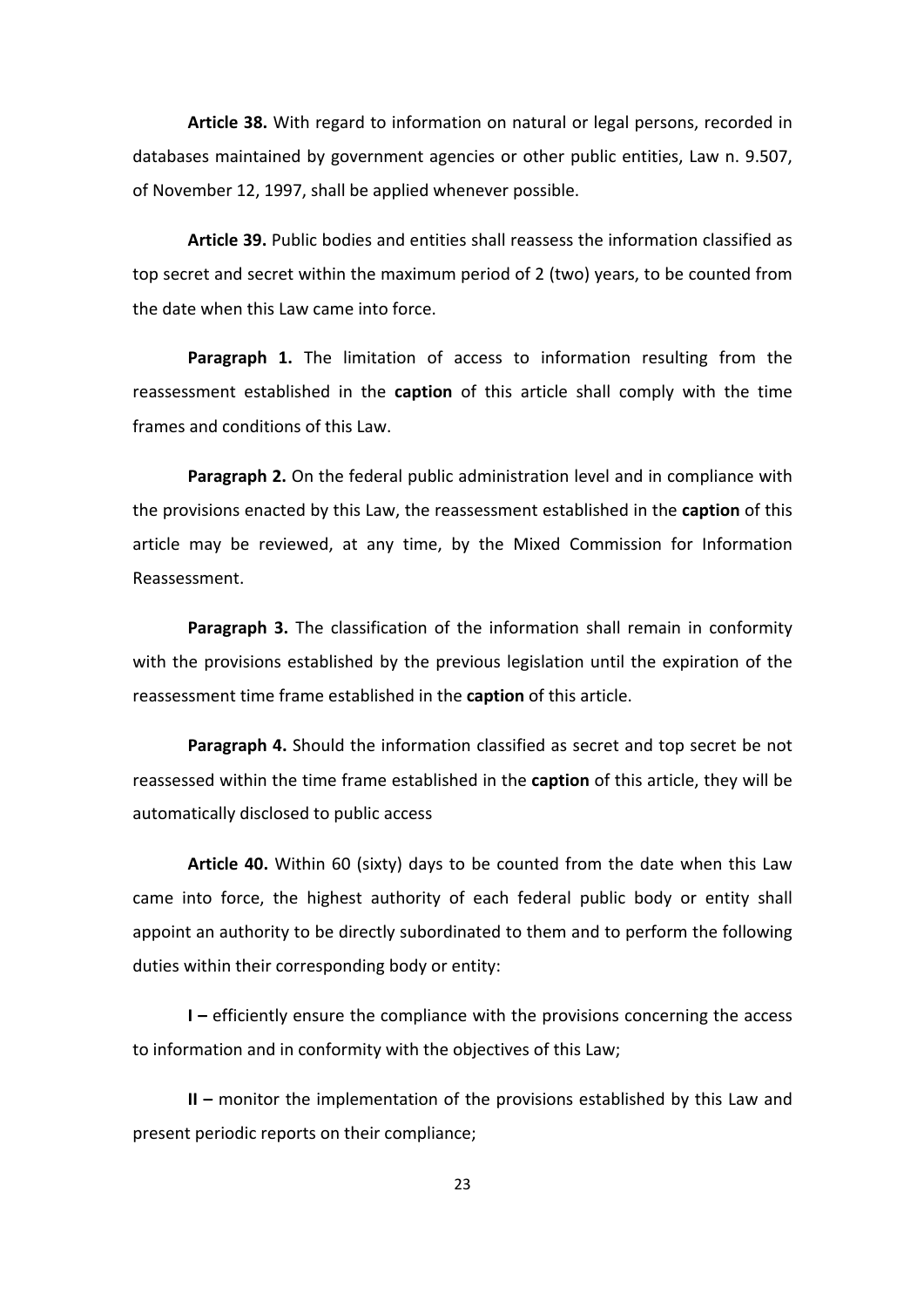**III** – recommend indispensable measures to the implementation and enhancement of the provisions and procedures necessary to the accurate observance of the terms established by this Law; and

**IV** – advise their respective units to comply with this Law and its regulations.

Article 41. The Federal Executive Branch of Government shall appoint a body from the public administration to be held accountable for:

**I** – the promotion of a national campaign destined to foster the transparency culture within the public administration and to raise awareness of the fundamental right of access to information;

**II** – training public agents to develop transparency practices within the public administration; 

**III** – monitoring the application of this Law within the federal public administration, concentrating and consolidating the publication of the statistical information listed in Article 30.

**IV** – submitting an annual report to the National Congress with information on the implementation of this Law.

Article 42. The Executive Branch of the Government shall regulate the provisions established by this Law within 180 (one hundred and eighty) days, to be counted from the date of its publication.

**Article 43.** Clause VI of Article 116 of Law n. 8.112, of December 11, 1990, shall come into effect with the following wording:

> "Article 116. ………………………………………………………………………………………….. ………………………………………………………………………………………………………………

 $VI$  – report to one's superior authority the irregularities discovered because of their job or position or, should that authority be under suspicion to be involved in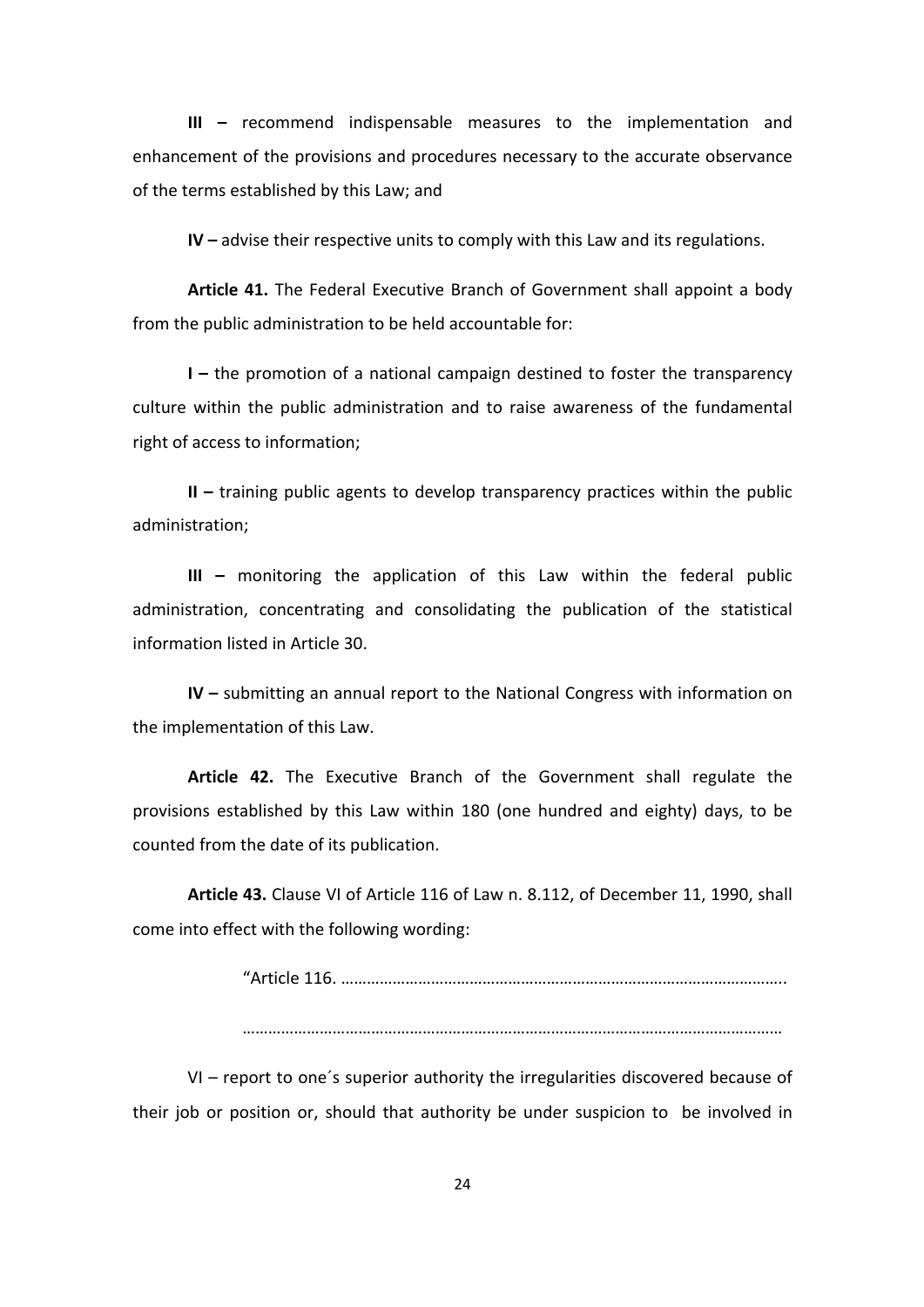such irregularities, report the fact to another competent authority for the purpose of further investigation;

…………………………………………………………………………………………………" (EN)<sup>1</sup>

Article 44. Chapter IV of Title IV of Law n. 8.112, of 1990, shall come into effect supplemented by the following Article 126-A:

> "Article 126-A. No civil servant shall be subject to civil, criminal or administrative punishment for having reported to their superior authority or, should that authority be under suspicion, to another competent authority, and for the purpose of further investigation, on information related to the commitment of crimes or improbity practices which they had access to because of their position, job or public assignment."

Article 45. The States, the Federal District and Municipalities shall determine a specific set of rules, especially regarding Article 9 and Section II of Chapter III, to be enacted in their own legislation and in compliance with the general provisions established by this Law.

Article 46. The following legal provisions are hereby revoked:

**I** – Law n. 11.111, of May 5, 2005; and

**II** – Articles 22 to 24 of Law n. 8.159, of January 8, 1991.

Article 47. This Law shall come into force 180 (one hundred and eighty) days after its official publication.

Brasilia, November 18, 2011; 190<sup>th</sup> year of the Independence and 123<sup>rd</sup> year of the Republic.

 

 $1$  EN – Editor's Note.